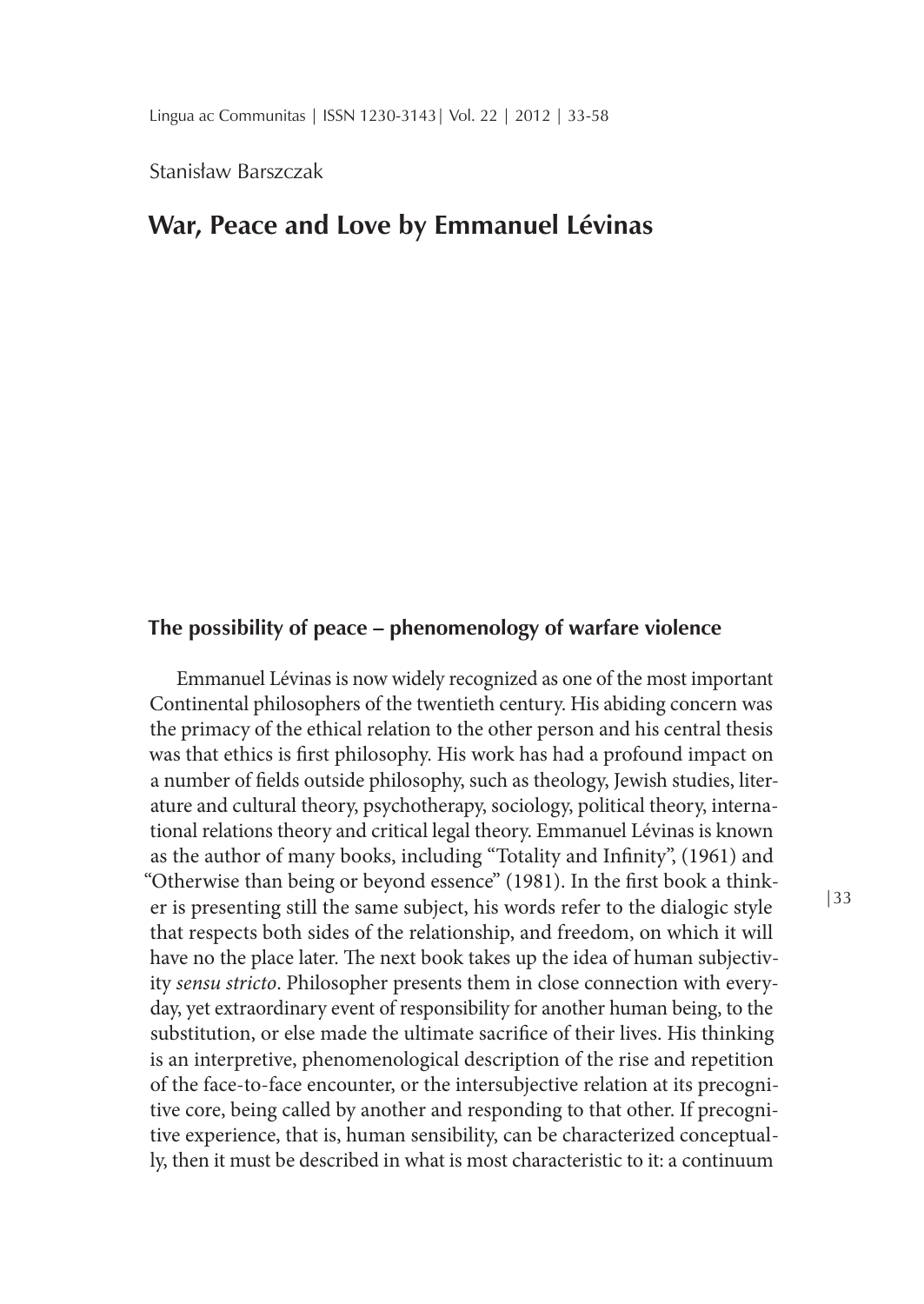of sensibility and affectivity, in other words, sentience and emotion in their interconnection. Levinas's assertion of the transcendence of the face should be understood as the most telling point of departure among the thinkers of instrumental reason of today.

No serious reader can be spared by the shock generated by the provocative declaration of Lévinas at the very beginning of his book Totalité et Infini, in which he stigmatizes the realm of being as the state of war: war is produced as the pure experience of pure being, nothing henceforth is exterior. War does not manifest exteriority and the other as other; it destroys the identity of the same. The visage of being that shows itself in war is fixed in the concept of totality, which dominates Western philosophy."1 This statement, however, is implementing a simplification in the world of mental situation. Lévinas' reading of the history of Western philosophy is wrong, Jacques Derrida argues, reality is never as black as depicted by him.2 Needless to say, the subsequent development of human history shows amply that Kant's project of eternal peace remains a pious hope. Lévinas, who himself has witnessed both world wars of the 20th Century and was a prisoner of war in a German concentration camp during five long years in the Second World War, has certainly the right to express his disappointment and the authority to cast his doubt on the feasibility of a project of peace basing on the concept of enlightenment by the mere means of knowledge. "That history of a peace, a freedom and well-being promised on the basis of a light that a universal knowledge projected on the world and human society… that history is not recognizable in its millennia of fratricidal struggles, political or bloody, of imperialism, scorn and exploitation of the human being, down to our century of world wars, the genocides of the Holocaust and terrorism; unemployment and continual desperate poverty of the Third World; ruthless doctrines and cruelty of fascism and national socialism, right down to the supreme paradox of the defense of man and his rights being perverted into Stalinism,"3 So, Lévinas also wrote: "Western philosophy has most often been an ontology: a reduction of the other to the same by interposition of a middle and neutral term that ensures the comprehension of being… To know ontologically is to surprise in a confronted existent that by which it is not this existent, this very stranger, but that by

<sup>1</sup> Emmanuel Lévinas, *Totalité et Infini, Essai sur l'extériorité*, The Hague 1961, pp. IX-X.

<sup>2</sup> Jacques Derrida, *Violence et métaphysique, essai sur la pensée d' Emmanel Lévinas*, in: *L'écriture et la différence*, Paris 1967, p. 122.

<sup>3</sup> E. Lévinas, *Paix et proximité*, in: E. Lévinas, *Les Cahiers de la nuit surveillée* No. 3, Éditions Verdier, Paris 1984), p. 340; eng. transl. as *Peace and proximity*, in: *Alterity and Transcendence*, eng. transl. Michael B. Smith, New York 1999, p. 132.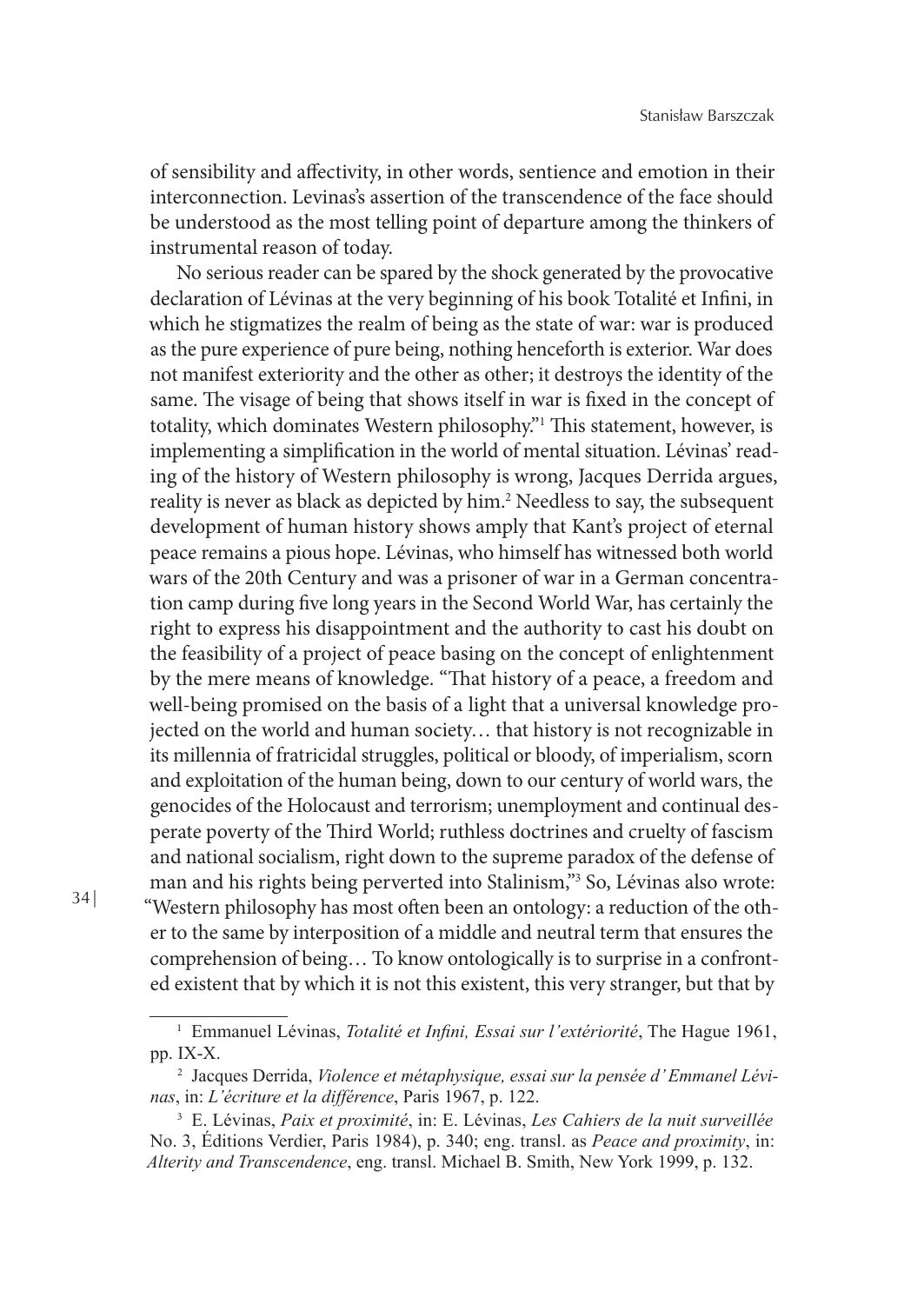which it is somehow betrayed, surrenders, is given in the horizon in which it loses itself and appears, lays itself open to grasp, becomes a concept."4 By means of the concept, philosophy keeps jealously her freedom to search for truth. Keeping her freedom means keeping her own identity, in spite of the impenetrable strangers which bar her road to sovereign Truth. "Perceived in this way, philosophy would be engaged in reducing to the same all that is opposed to it as other. It would be moving toward auto-nomy, a stage in which nothing irreducible would limit thought any longer, in which, consequently, thought, not-limited, would be free. Philosophy would thus be tantamount to the conquest of being by man over the course of history."5 Thus for Lévinas, Western philosophy is a thinking of totalization:6 it has the characteristics of absorbing all elements of alterity in the immanence of the same. It continues to exercise the violence upon all Other as Other in the conquest of Being. When the Other can only be grasped as an object of knowledge, she is only a generic existence, she loses forever her unicity and irreducible alterity. She is always the same, and she can never be the different Other. Philosophy of totalization is totalitarian philosophy.

Emmanuel Lévinas is attentive to the two versions of phenomenological ontology represented by Hegel and Heidegger. To Lévinas, both Hegelian and Heideggerian ontologies are philosophies of totalization.7 Lévinas summarizes the dark heritage of Hegelian ontology in the follow terms: "Since Hegel, we are accustomed to thinking that philosophy exceeds the framework of anthropology. The ontological event accomplished by philosophy consists in suppressing or transmuting the alterity of all that is Other, in universalizing the immanence of the Same (*le Même*) or of Freedom, in effacing the boundaries, and in expelling the violence of Being (*Être*)."8 Reducing the Other to the Same,

<sup>7</sup> E. Lévinas, *Transcendance et hauteur*, in: *Liberté et commandement*, Saint-Clément 1994; *Le Livre de poche*, Biblio Essais No. 4240, Paris 1999, p. 61.

<sup>8</sup> E. Lévinas refers to Rosenzweig's *Stern der Erlösung* in the *Preface* to *Totalité et Infini* (p. XVI; *Totality and Infinity*, p. 28) and other interviews, e.g. in *Philosophie, justice, amour*, in: *Entre nous. Essais sur le penser-à-l'autre*, Éditions Grasset & Fasquelle, Paris 1991. Lévinas has contributed a philosophical essay to Rosenzweig in the *Preface* (pp. 7-16) to a study written in French by Stéphane Mosès, *Système et revelation*. *La philosophie de Franz Rosenzweig*, Paris 1982. S. Mosès has also published a small volume on Lévinas: *Au-delà de* la guerre. *Trois études sur Lévinas*, Paris-Tel Aviv 2004.

<sup>4</sup> E. Lévinas, *Totalité et Infini*, pp. 13-14.

<sup>5</sup> E. Lévinas, *La philosophie et l'idée de l'Infini*, in: *En découvrant l'existence avec Husserl et Heidegger*, 3rd ed., Paris 1974, p. 166.

<sup>6</sup> Cfr. Lévinas' acticle *Totalité et totalisation*, originally a contribution to the *Encyclopaedia Universalis*, Paris 1968, now in: *Altérité et Transcendance* (Saint-Clément 1995); eng. transl. as *Totality and Totalization*, in: *Alterity and Transcendence*, pp. 39-51.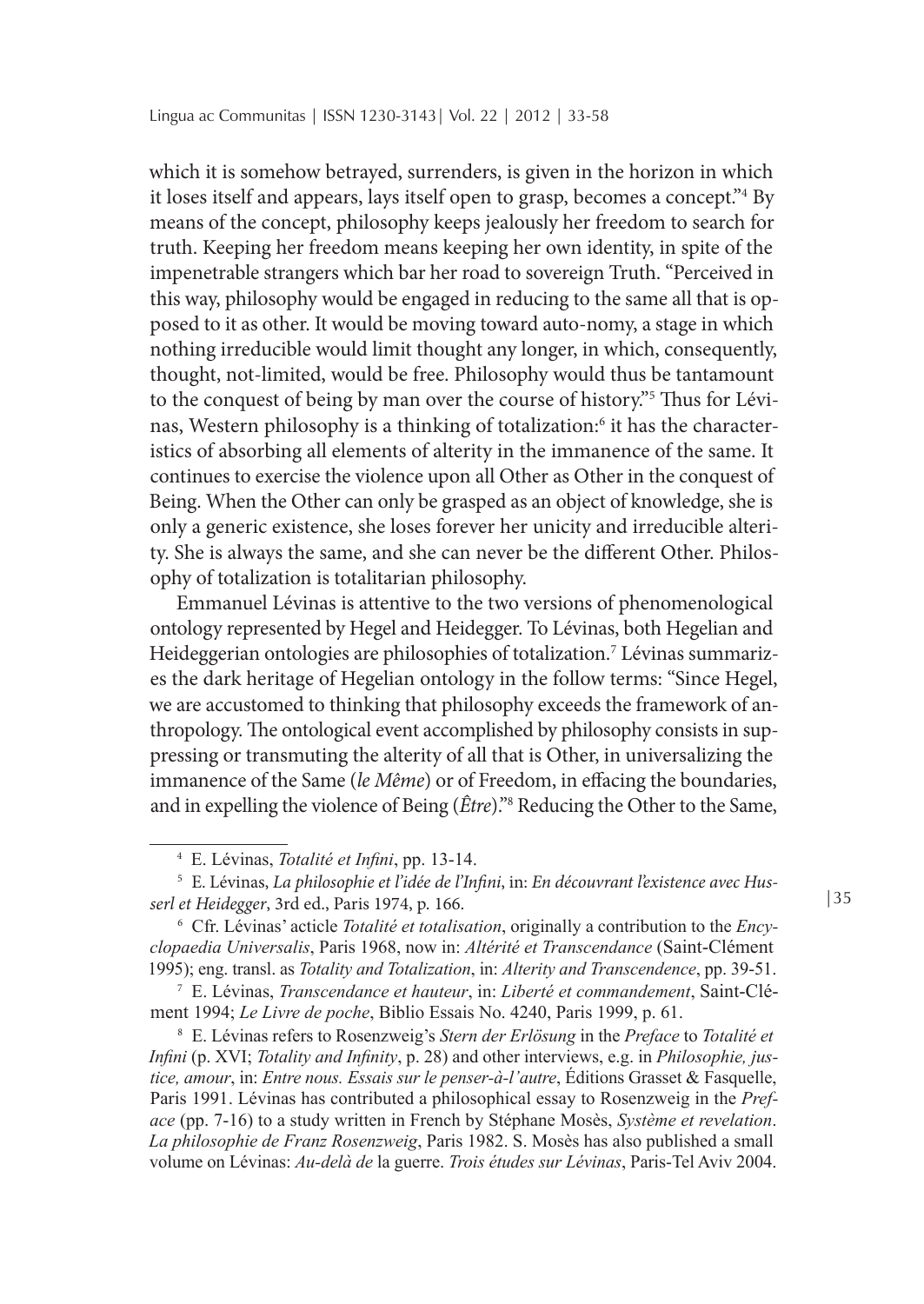suppressing all boundaries within the realm of being to create a vast space of homogeneity: the final form of Hegelian ontology as System of Science and Absolute knowledge is justification of generalized violence by the elegant costume of speculative dialectics. The history of humanity, throughout religions, civilizations, states, wars and revolutions, is nothing but this penetration, or this revelation, of reason within Being, long before the philosopher's thought has become aware of it in formulating the System."9 In the all-embracing Hegelian system, every single event loses its specificity, every human individual is alienated from the singularity of its fate. On this system, in its function to realize the freedom and autonomy of the Spirit, the State is a greater individuality than the single person. Thus for the sake of the State, the life and property of individual persons should be sacrificed. So, war is a necessary means to this end. Lévinas does not have more tender words towards the ontological philosophy expressed in "Sein und Zeit" by Martin Heidegger, which he qualifies as "philosophy of power" and "philosophy of injustice".10 The author of Totalité et Infini thinks that when Heideggerian ontology subordinates all relation with beings (Seiendes as individuals) under the relation with Being (*Sein*), "it affirms the primacy of freedom over ethics".11 It is in fact a tyranny, Levinas writes, just as the system in Hegelian ontology.12 Thus freedom is not that of the individual; on the contrary, freedom emerges only as the result of obedience to Being. Thus the ontological thematization and conceptualization in "Sein und Zeit" is "not peace with the other but suppression or possession of the other."13 The Heideggerian Dasein always relates to other as shown in its structure of "being-with" (*Mitsein*). But this is true only in the everyday inauthentic state. The situation of the authentic Dasein is solitude. In Dasein's totalizing potentiality of being, the Other disappears. The authentic Dasein can relate to is nothing other than its/her ownness. Not only the authentic Dasein cannot consider the death of other Dasein, for Heidegger it simply makes no sense to talk about the death of the other Dasein. It is clear that in the eyes of Lévinas Heidegger opts for the former – the Same which is always his own authenticity – and declines in advance, like a disclaimer, any responsibility towards the Other. Thus Heideggerian ontology ends up

<sup>9</sup> E. Lévinas, *Hegel et les Juifs*, in: *Difficile liberté. Essais sur le judaïsme*, 2nd ed., Paris 1976; eng. transl. as *Hegel and the Jews*, in: *Difficult Freedom. Essays on Judaism*, eng. transl. S. Hand, London 1990, p. 235.

<sup>10</sup> E. Lévinas, *Totalité et Infini*, pp. 16-17.

 $11$  Ibidem, p. 16.

<sup>12</sup> Ibidem, p. 17.

<sup>13</sup> Ibidem, p. 16.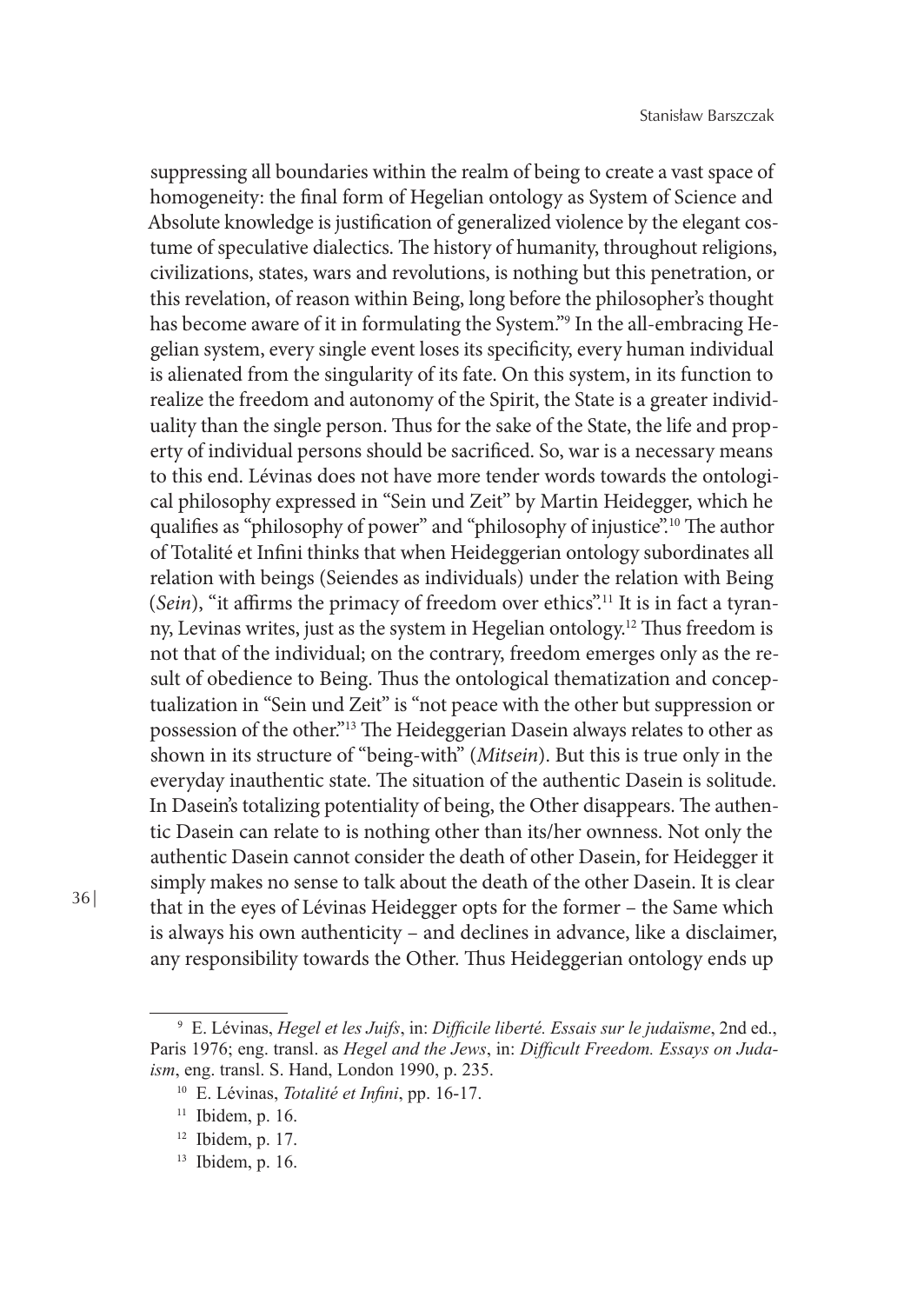"affirming a tradition in which the same dominates the other, in which freedom… precedes justice." Worst, "it thus continues to exalt the will to power, whose legitimacy the other alone can unsettle, troubling good conscience."<sup>14</sup>

Humanity needs and merits peace! Such is Lévinas' pathetic cry. How is peace possible? Exit from totality, transcendence towards the Other! How to rejoin the Other after two thousand years of domination of philosophies of identity? Lévinas urges us to inverse the tendency: listen to the call of peace prior to the call of truth. In the practice of philosophy, that means wisdom at the service of love instead of love at the service of wisdom.15 To Lévinas, it all depends on how we understand dialogue and discussion. In opposition to the 'interiority' of sly passions and the secret perfidy of subjective opinions, Reason would be the true inner life. Reason is one. It has no one left with whom to communicate; nothing is outside of it. And consequently, Reason is like the silence of inner discourse, Lévinas said. The concept of dialogue in question is an old one, one basing on the Enlightenment model of unitary Reason. It is a predominantly cognitivist or intellectualist model of sovereign Reason. It ignores the fact that each subject entering into dialogue is an absolutely unfathomable subjectivity. It is ignorant of what Husserl has shown in the 5th Cartesian Meditations: that we can never have intuitive presentation of the psychic life of the Other, because the latter is always at the exterior of our own sphere of immanence. We can only imagine our entering into the soul of the Other by appresentation, which is presentation in an analogical sense. We never know how two phantoms embrace each other when they greet one another. We are never sure whether we can touch the heart of the person we hug or kiss, if this very act of hugging or kissing is just a convention of reciprocal politeness. The ethics of discussion tries to obtain peace among interlocutors by suppressing the difference and the alterity of the speaking subjects. Consensus is obtained by virtue of the unification of the voices of the multiple. We must ask ourselves whether the dynamism and exaltation of peace by truth derives uniquely from the suppression of alterity and not just as much from the very possibility of the Encounter with the other as other…, for which a common truth is the pretext."16 To say, we must go back to the field where war actually takes place and observe how the stopping of hostility is brought about. Only through this specific backward questioning is it possible to understand how peace is possible. In Lévinas' terms, this is the question of how the domain of

<sup>14</sup> E. Lévinas, *La philosophie et l'idée de l'Infini*, p. 171; *Philosophy and the Idea of Infinity*, p. 53.

<sup>15</sup> E. Lévinas, *Paix et proximité*, p. 342; *Peace and proximity*, pp.136-137.

<sup>16</sup> E. Lévinas, *Le dialogue…*, op. cit., p. 217.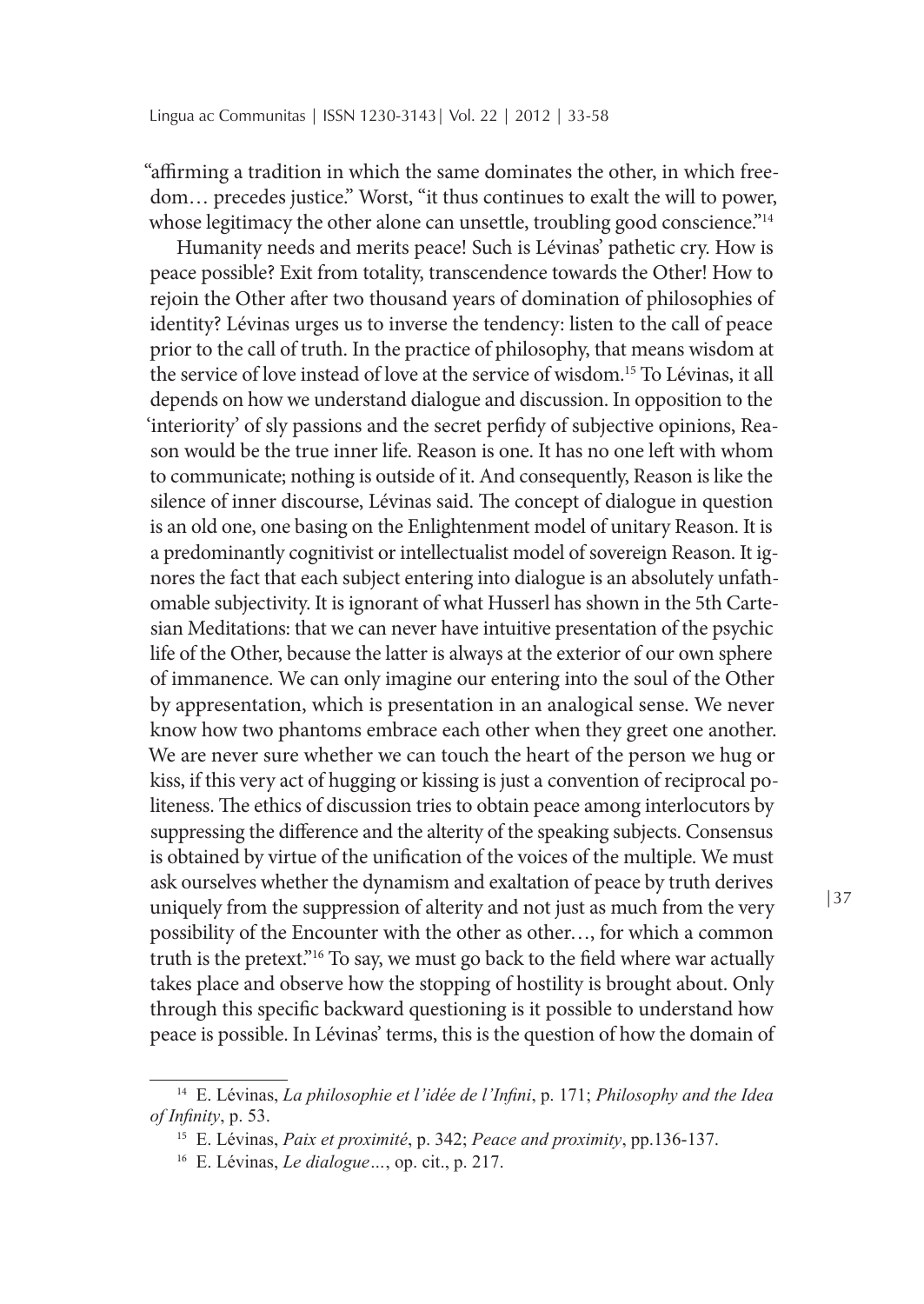totality can be broken such that human beings no longer exist simply as generic being but also as individuals with flesh and bone, and thus can relate to the Other as Other. If in a war, a human being is just like a pure object under mechanical control, we cannot see how it is possible to create a crack within this domain of totality. What is paradoxical about warfare is that in actual fact, war is far from simply an immanent domain of totality, precisely because the individuals who take part in the war refuse to be simply an object of mathematical calculation or mechanical manipulation. And this is because it is a question of life and death. On the battlefield, no one is sure that he will be on the side of victory. In order to save their own life, soldiers in an army facing defeat will choose to surrender or even to defect. In this case, they refuse to be part of the original community. In choosing defection, they even transgress the law. By these acts, they exit from the totality! This is the first possibility of transcendence. All this is described by Lévinas in terms: "War therefore is to be distinguished from the logical opposition of the one and the other by which both are defined within a totality open to a panoramic view, to which they would owe their very opposition. In war beings refuse to belong to a totality, refuse community, Lévinas is writing, they refuse law; no frontier stops one being by another, nor defines them. They affirm themselves as transcending the totality, each identifying itself not by its place in the whole, but by its self."17

Since in war no one is sure of victory in advance, tactics and strategies are important. Thus war is never a pure being of totality. There is fissure inherent in it, from where rupture and exit is possible. That is why transcendence is possible. In war the adversaries seek out one another."<sup>18</sup> The further problem is here: what kind of relation do two antagonistic soldiers entertain with one another? They are two individuals seeking out one another in order to kill the other. They are engaged in a relation of mortal confrontation. So it is their very mortality which relates them together. As a soldier, my mortality is related to the Other. This is the first point of difference of Lévinas's understanding of death in contrast to Heidegger: in "Sein und Zeit", my death has nothing to do with other Dasein, and the death of other Dasein does not concern me. The soldier is animated by the will to kill. But at the same time he risks being killed. If he succeeds in killing the first enemy he sees, he is not sure whether he will not be killed in subsequent confrontations. Thus if a soldier is still in life, it is simply the postponement of his death. So the being of a soldier is "a being postponing his death".19 As a soldier, as far as I am still in life and able to kill,

<sup>17</sup> E. Lévinas, *Totalité et Infini*, pp. 197-198.

<sup>18</sup> Ibidem, p. 198.

<sup>19</sup> Ibidem, p. 200.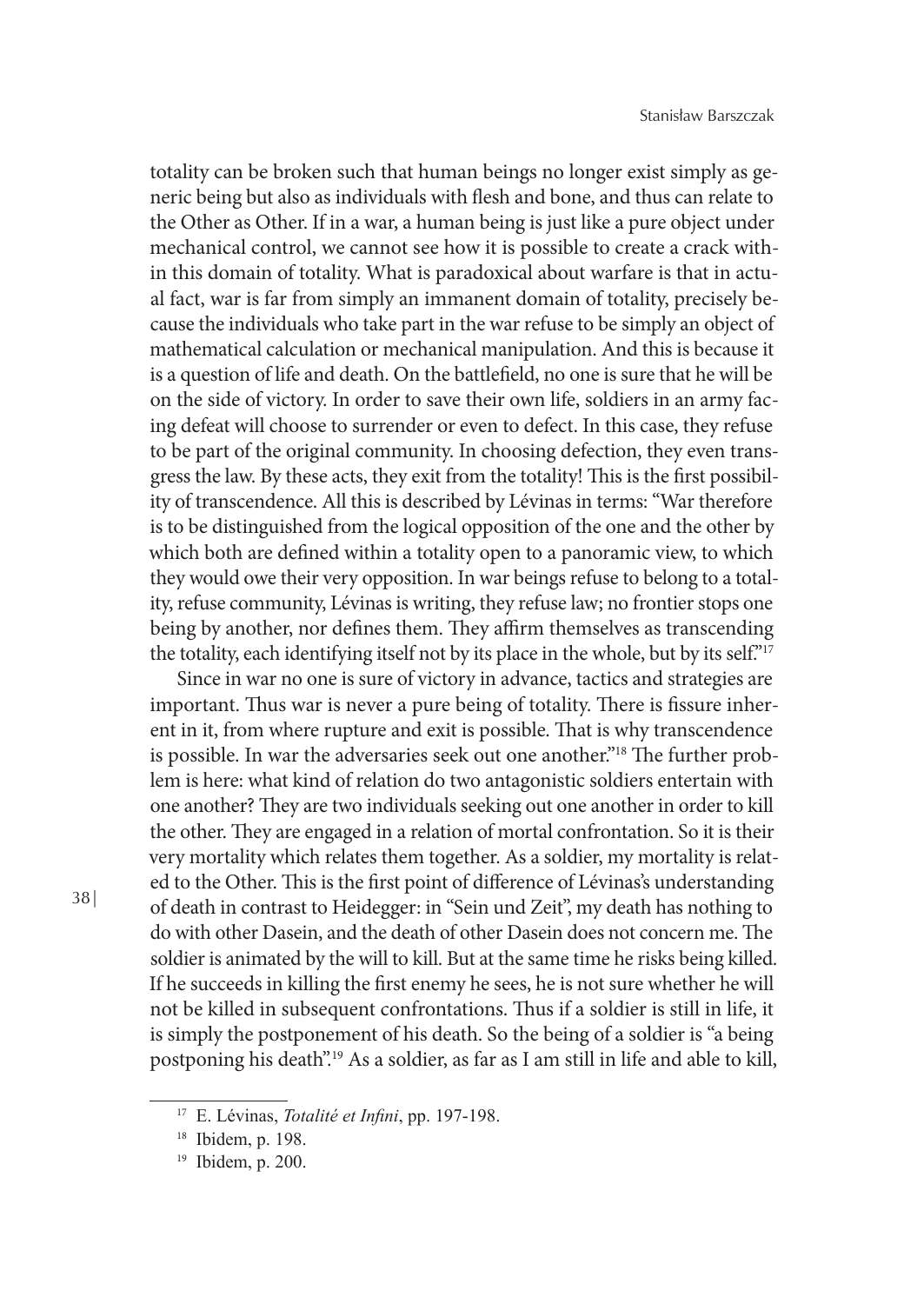I enjoy freedom. But I am still in life only because I am postponing my death. It is the Other who sustains my freedom by granting me the reprieve of not yet killed, so my freedom depends on the Other. Here what the phenomenon of warfare violence shows is a paradoxical concept of freedom: my freedom depends on the Other. There is neither absolute nor unilateral freedom, freedom and dependence are like the two sides of the same coin. In granting me freedom, the Other also grants me the possibility of transcendence. "A transcendence of the Other with regard to me which, being finite, does not have the same signification as my transcendence with regard to him, Lévinas said. The risk that war involves measures the distance that separates bodies within their hand-to-hand struggle (*les corps dans leur corps-à-corps*). The Other, in the hands of forces that weaken him, exposed to powers, remains unforeseeable, that is, transcendent."<sup>20</sup> The phenomenon of warfare violence shows that my mortality, my freedom and my transcendence, which enable me to exit totality, all depend on the Other. That is why I owe my temporary survival to my enemy. This is the debt I owe him. My responsibility then consists in repaying this debt. That is why this relation of the first order is an ethical relation: because I owe to the Other my possibility of freedom and transcendence, my relation with him is asymmetrical.<sup>21</sup>

Freedom and transcendence break totality, they open up the space of peace. My anguish comes from seeing the face of the Other. Since the Other as transcendence is at the origin of my freedom and transcendence, and since my relation to the Other is a relation of debt, on seeing the vulnerability of the face of the Other, I have to respond to my debt I owe him. I cannot help from saying to myself: "Thou shalt not kill!" The force of the Other is already and henceforth moral."<sup>22</sup> In Lévinas's phenomenology of warfare violence, there is possibility of exteriority and transcendence; individuals can enjoy freedom, even if this freedom is never total. Yet it is a game of fifty-fifty in which no one is sure of winning in advance. Precisely because war is a form of undecided violence which renders possible freedom, transcendence and relation between individuals. It is even a question of life and death between human individuals. However, the above sketch remains incomplete in terms of the search for peace. Because the stop of hostility between the belligerent parties does not mean total peace, not to say perpetual peace. What the phenomenon of warfare violence succeeds in showing is: the transcendence of the Other is a key to peace. This have to be completed by a phenomenology of love, for love is the

<sup>20</sup> Ibidem, pp. 200-201.

<sup>&</sup>lt;sup>21</sup> Ibidem, p. 201.

<sup>22</sup> Ibidem.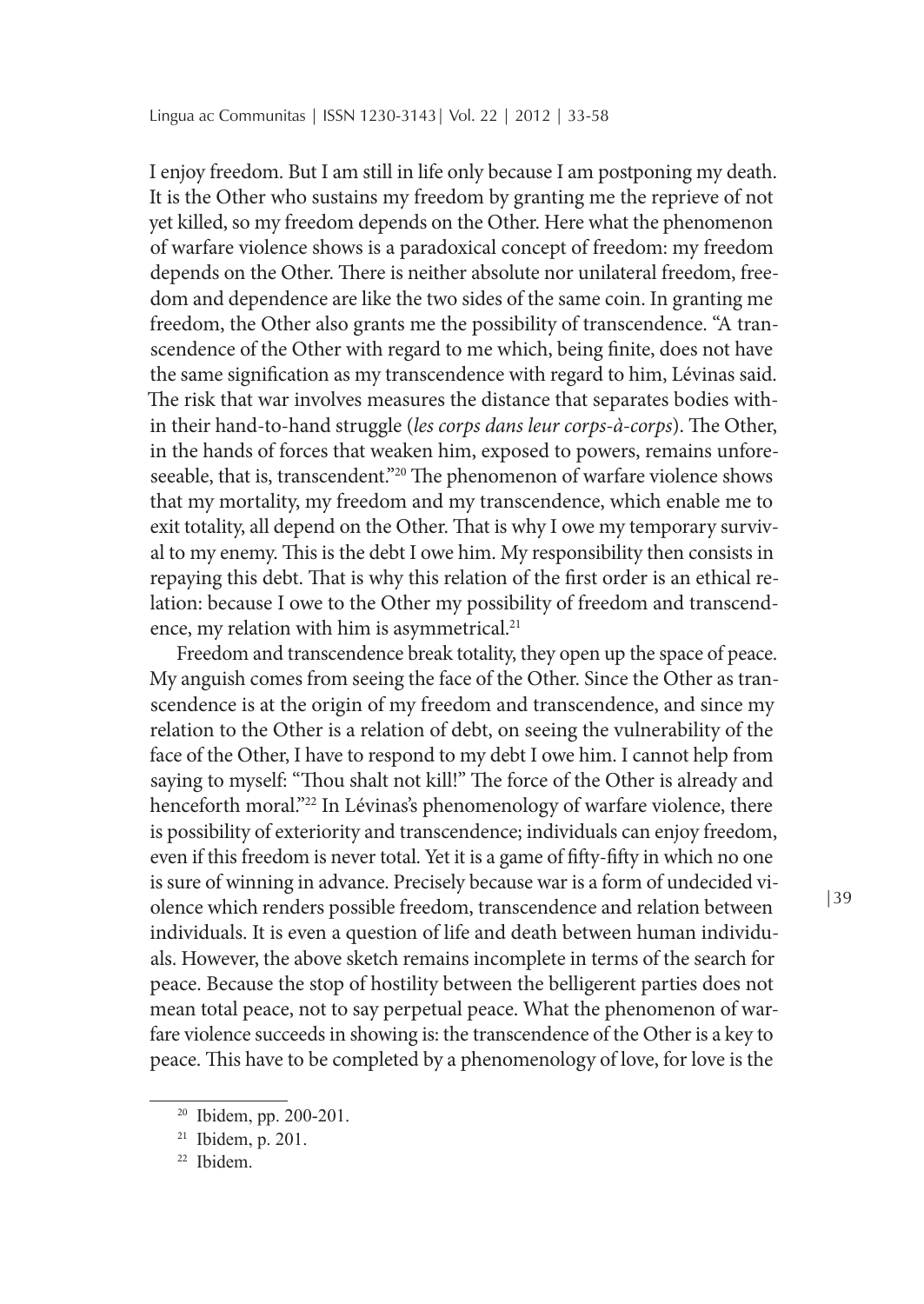movement of transcendence towards the Other as Other. Love is simply the desire of the Other. In "Totalité et Infini", the phenomenology of war is continued by the phenomenology of Eros and fecundity. Love is blind, for there is no concept. There is not a fix structure of subject and object. In a love affair, the lovers are engaged in a game which advances towards infinity. Love as Eros is rather the affair between two persons, which is extremely complex and paradoxical. Lévinas gives patient and detailed descriptions of the phenomenon of erotic nudity which involves the moments of modesty (*pudeur*), profanation, caress and voluptuous pleasure or voluptuosity (*volupté*). In the case of voluptuosity, it is a game of hidden desire, of going beyond the personal while the personal never completely submerges. It is an experience of quasi death. Lévinas has vivid descriptions of the metaphysical character of erotic love: "It disrupts the relation of the I with itself and with the non-I. An amorphous non-I sweeps away the I into an absolute future where it escapes itself and loses its position as a subject. Its 'intention' no longer goes forth unto the light, unto the meaningful. Wholly passion, it is compassion for the passivity, the suffering, the evanescence of the tender. It dies with this death and suffers with this suffering."<sup>23</sup> In short, a subject in love loses her sovereignty as a subject. She loses her freedom and becomes passive. The descriptions of erotic love show that love is neither friendship, as it is not something among several persons or within a community but rather an affair of extreme intimacy between two persons. Nor is love the possession of the soul of the Other, because the two consciousnesses are not united to form a single consciousness. Since the union passes by voluptuous pleasure, so love is not an intellectual and reflective relation but as such immediate and passive. In a love affair, I expect the one I love to love me, so this is a reciprocal relation. But the loving relation is not merely reciprocal, because I am moving towards an Other, to the profound depth of an alterity. In short, love is a movement of transcendence, a relation with the Other who is entirely at the exteriority. "Love does not transcend unequivocably-it is complacent, it is pleasure and egoism between the two. But in this complacence it equally moves away from itself; it abides in a vertigo above a depth of alterity that no signification clarifies any longer."<sup>24</sup> Yet as movement of transcendence, love is not satisfied with the present, it projects towards the future. This is shown by the phenomenon of fecundity: giving birth to a new generation. Giving birth to a child brings about a new relation with the Other, a relation of absolute future, of infinite time. "This future is neither the Aristotelian germ (less than being, a lesser being)

<sup>23</sup> Ibidem, p. 237.

<sup>24</sup> Ibidem, p. 244.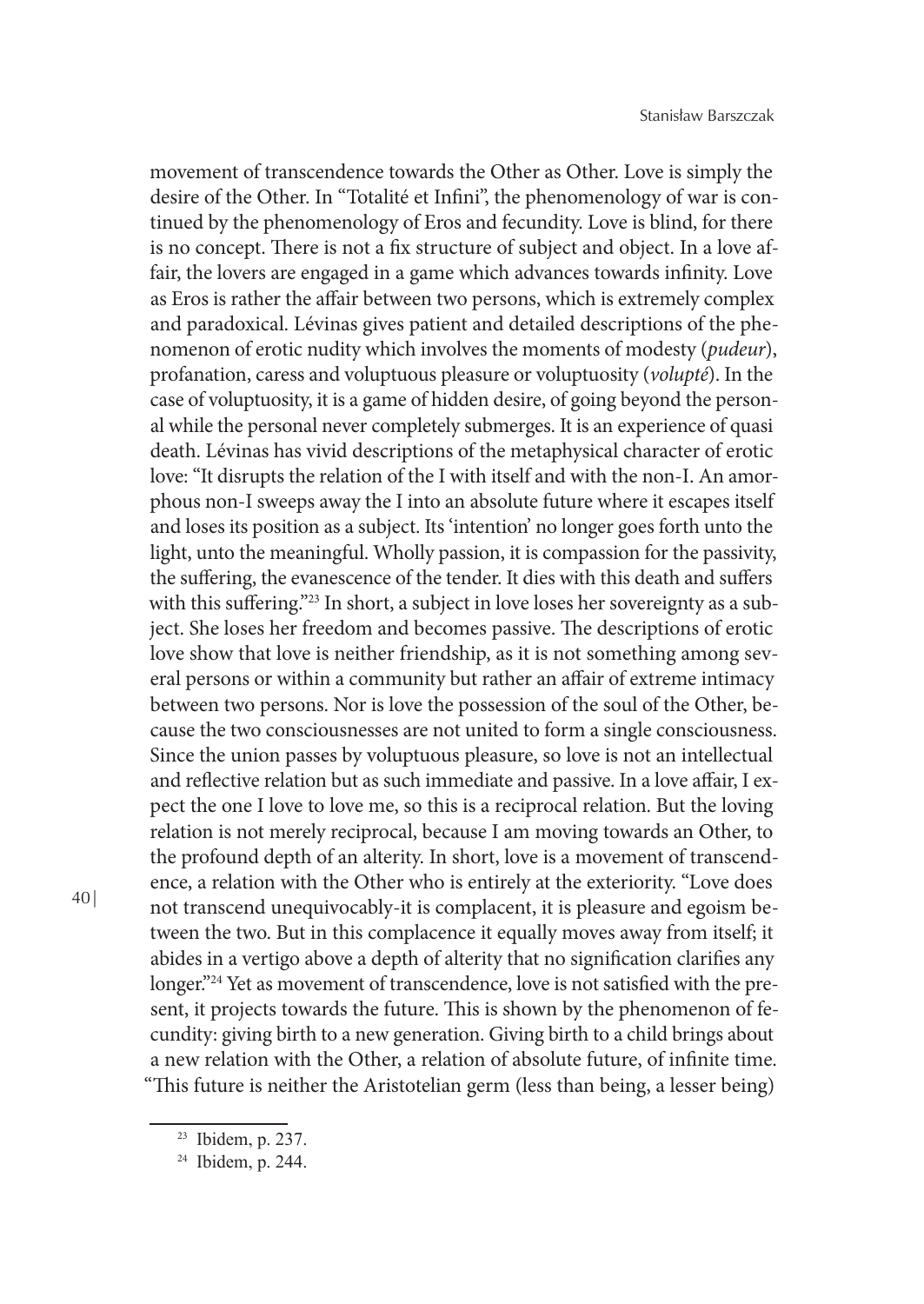nor the Heideggerian possibility which constitutes being itself, but transforms the relation with the future into a power of the subject."25 It is because a child, my child, is at the same time "my own and not-mine, a possibility of myself but also a possibility of the other, of the Beloved – my future does not enter into the logical essence of the possible."26 As parents, we get older, but we do not need to abandon ourselves. On the contrary, with the new generation, fecundity is the continuation of history. The coming of a child, I am able to transcend the world by renewing my substance by someone who is at the same time the Same and the Other. Lévinas summarizes his conception of peace in the following terms: "Peace therefore cannot be identified with the end of combats that cease for want of combatants, by the defeat of some and the victory of the others, that is, with cemeteries of future universal empires. Peace must be my peace, in a relation that starts from an I and goes to the other, in desire and goodness, where the I both maintains itself and exists without egoism. It is conceived starting from an I assured of the convergence of morality and reality, that is, of an infinite time which through fecundity is its time."<sup>27</sup> In short, through love, Eros and fecundity, the movement of transcendence towards alterity projects onto an infinite time, then peace is possible.

#### **The moral awakening and acceptance of your own responsibility**

The pope Benedict XVI warns against 'rule of reason'. In the German parliament (Bundestag) the pope has said that the final standard (measure) and the reason for the work of a politician should not be successful and certainly not material gain. The policy must be efforts to bring about justice and thus create the prerequisite for peace. As people of conscience we do over our fate continuously, for the good of our world. So, for instance, listen to Chopin. Take long walks. Ask yourself what you did now. Do that every night. Before you go to sleep, ask yourself if the world is better because of you. After all, it's your world. You are the world. So, take responsibility for your actions. Someone once said, "Excuses won't lift your butt?" Listen to that. Believe that with all your heart. "Plus ratio quam vis." Confess something about yourself to a friend-something awful, something you'd never want anyone to know. You'll feel better. You'll still see that you're worthy of love. And since your friend is you, you are really just telling yourself. Have an interest in everything. Thirst

<sup>25</sup> Ibidem, p. 244.

<sup>26</sup> Ibidem.

<sup>27</sup> Ibidem, p. 283.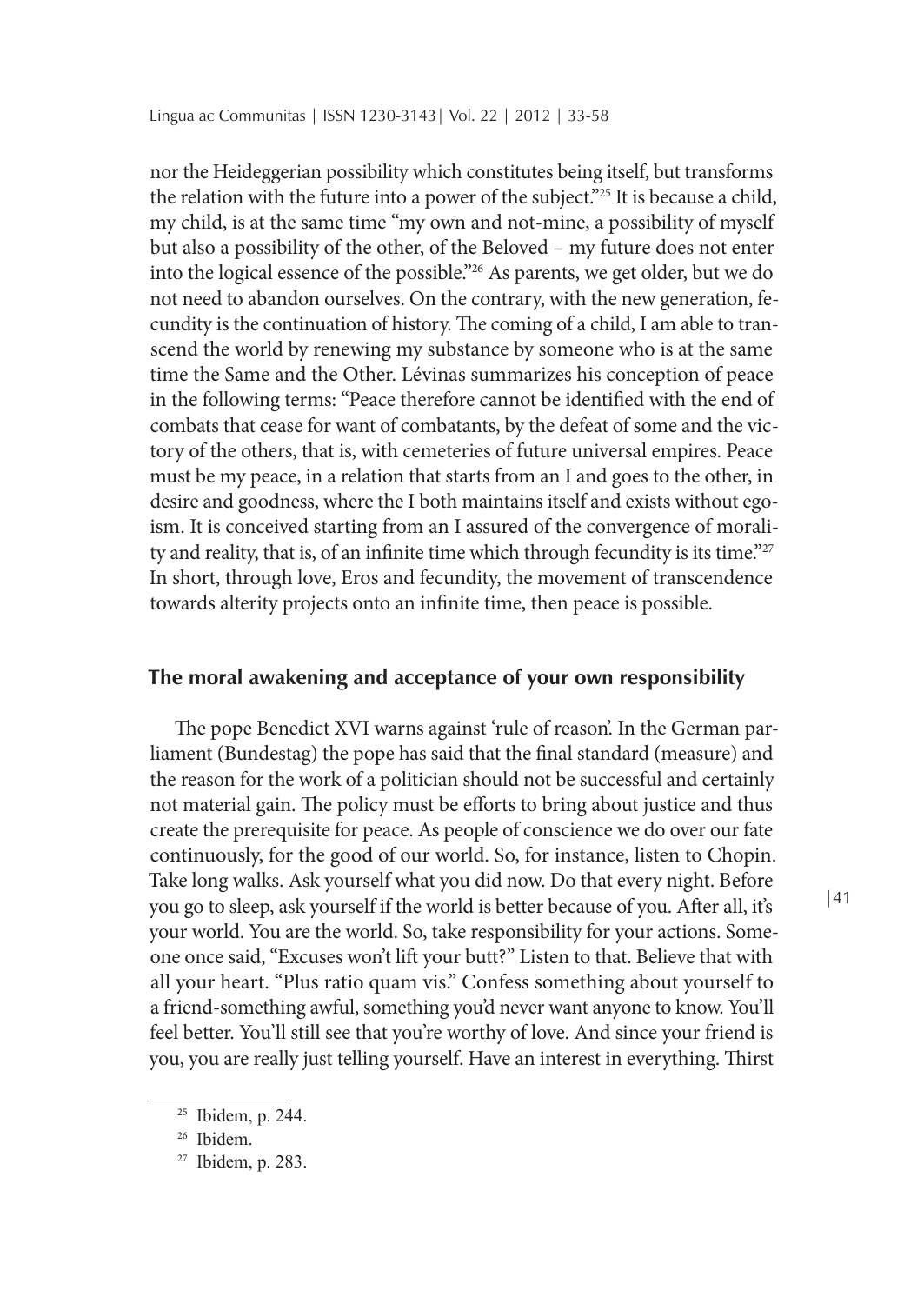for knowledge. Remember that it's all about you. When you learn about other thing, you are actually learning about yourself. Get to know you better. Now, your behaviour is worthy of praise. You face me, I am the one who, while enjoying my life in the world, am summoned to make place for you. By addressing me, you are the first who shows me the meaning of a human face. You open the dimension of ethics by the command that targets me when you look at me or speak to me. Independently of all your wishes and motivations, by simply being yourself, but against the ego-centered intentions of my enjoyment, you offer me a meaning for my life, which, thereby, is revealed as being more and different than a possibility of enjoying everything that comes my way. The meaning you impose on me lies in my devotion to you, my responsibility for you, not only for your future, but also for your past and presence with all the right and wrong they contain. I can become a saint by carrying your burdens with you. By serving you, I will at the same time accomplish, as far as I can, my own destiny…But the Other is described in our work. I appear to myself otherwise than others appear to me: I do not look at myself and I do not speak to myself as if I were two persons at the same time, but, in a certain, further to be determined sense, I too am an Other for myself. If it is at all possible to experience myself as somehow commanding, summoning, or obligating me, this experience of my own otherness must be described in a simultaneously different and analogically similar way. Other is me! For you (the Other) also are needy, my responsibility for you includes your enjoyable use of worldly goods for making you good and happy. Your enjoyment of the earth and its elements is a purpose, and thus a part, of my dedication to you; even if I must sacrifice my pleasures to your well-being, such devotion belongs to the accomplishment of both your and my own destiny…The Other, Autrui, is you who, by facing me, awaken me to my incessant responsibility for you. This responsibility does not stop at feeding, clothing, healing, and protecting you against dangers. Your humanization demands education and civilization. It also includes my responsibility for your moral growth, which includes your moral awakening and your acceptance of your own responsibility. Within the limits that your singular destiny and your freedom impose on me, I am responsible for your responsibility. I awaken and encourage you, and cooperate with your taking responsibility for other Others: him, her, them, and… me! Your being responsible for me confirms what I said above it links you and me by a double bond, which is stronger than any unilateral devotion. Mutual and generous ('asymmetric') responsibility, implied in the meeting of your and my own «heights», is essential for the universal responsibility that regards not only you, but all those others who may become and are already waiting for being linked to you or me: he, she, they and all of them.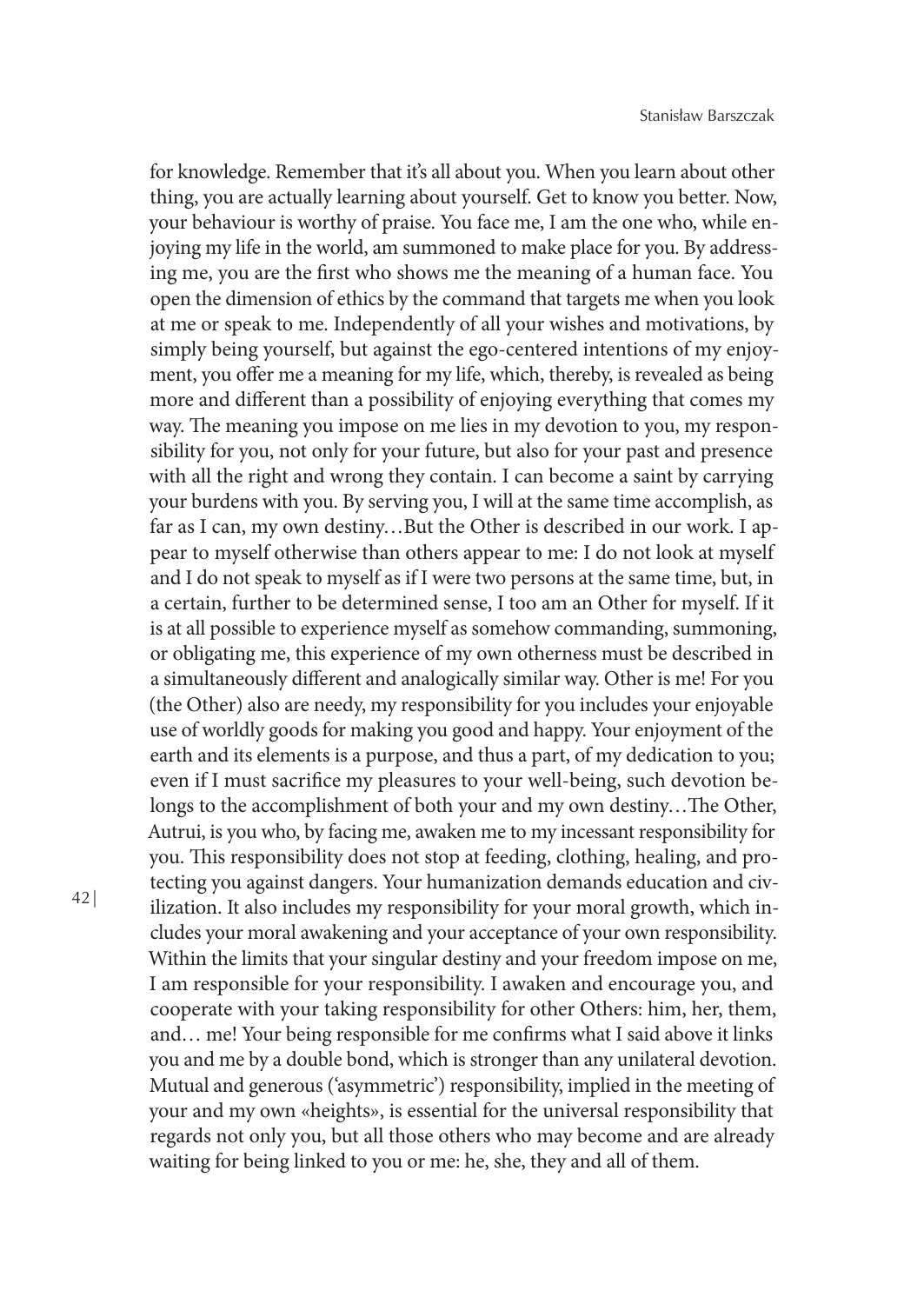When Emmanuel Lévinas insists on my responsibility for the entire humanity, this seeming exaggeration is a consequence of the fact that every human individual has a face and that the unicity of each potential you is as absolute as that of you who face me here and now. The problem that emerges from the multiplicity of yous that obligate me, is that it seems to annul the infinity of your command and my total dedication: how could I be as completely and endlessly responsible for all possible or virtual yous as I am for you who here and now regard me? Will my being-for-you then not be scattered into minimal and irrelevant portions of service to innumerable yous? It is certainly important to prevent your unicity and my own from drowning in the anonymous mass of a totalizing realm. Each individual's destiny is so radically different from each other's that no You or I can ever be reduced to a mere component of some higher, all-encompassing union or communal unity. Insofar as You or I are merely parts of a supra-individual or infra-singular reality, we are no longer You and I, but instances of one and the same universal that only allows for variations. In the strong sense of You-as-high, you correlate with me, your servant, who find myself dedicated to you despite myself (*malgré-moi*). I discover my self as ethically situated and determined by your existence.<sup>28</sup> But there are other figures of the Other in thinkers' work, and, since each figure of the Other induces a corresponding figure of Me, there are as many configurations of «the I». Within the horizons of the egocentric economy, my dwelling in the world would be cold and certain barren without intimacy with a feminine other, who creates the homely climate of a house. Phenomenology of dwelling shows that being at home (*chez soi*) in the world demands more than material protection. It also includes a human and humane companionship. When written by a man, such a phenomenology will easily evoke the feminine tenderness of someone who, as such, veils and mitigates the rigor of persistent demands and commands by showing the welcoming warmth of ongoing hospitality. Thinker emphasized that the «feminine» component of «homeliness» can also be represented by men.

Love opens a dimension that is neither merely needy, nor already ethical. It shapes a person, happens, it becomes a miracle of creation, but there is like new a beginning of something great only in the relay of generations. Here I am not yet confronted with my ethical destiny. Being at home in the world and belonging to a history of love and procreation condition my self-appropriation and the realization of my destiny, but they do not yet show the ultimate

<sup>&</sup>lt;sup>28</sup> Dear reader may have already noticed one distinction here, between the subject – as a subject, showing the anthropological nature of man and subject – as a self describing its site more psychological, author's emphasis.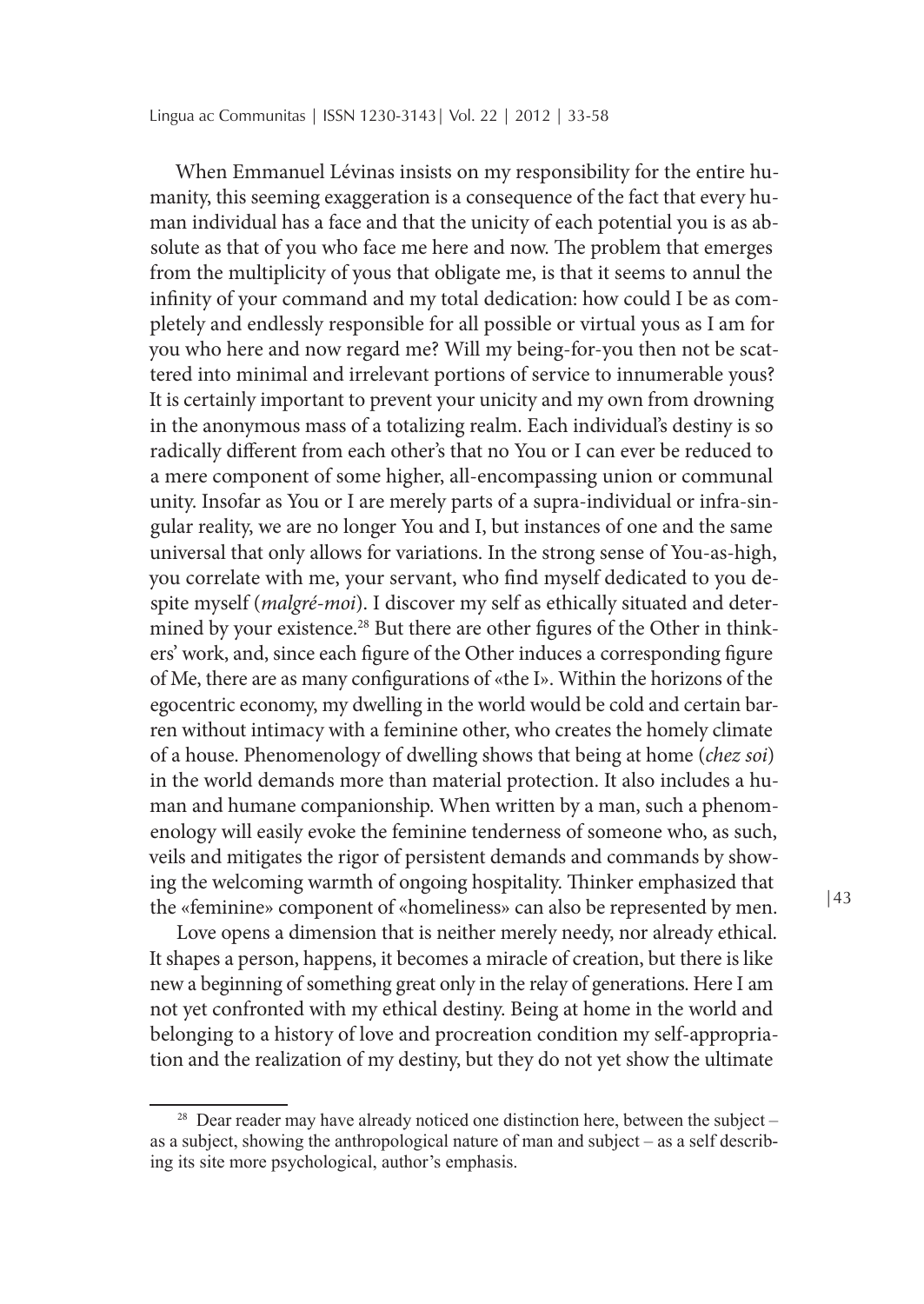meaning of human lives. The life always limited but real, degree fulfilled or to live, like Moses, for a history that goes on after one's death. The «infinition» of a mortal life that is relived in others, history as messianic endeavor and expectation, is that the final hope that emerges from obedience to the unchosen but embraced election that consumes our lives? Is this the final meaning of «the I», of Me who find myself subjected to each and all of those who come my way? I suppose even the greatest uncertainty about the meaning of history cannot destroy my substitution for the Other(s). I like You. I myself. Desire, Needs, You, He/She/They, the beloved Companion, the Father, and the Son, all of these reveal correlated figurations of Me. I am a multitude of figures, while maintaining one unique happiness. How can these figurations of my self compose one singular individuality? The main tension, or rather, the real struggle, that seems to split me in two different orientations is caused by the opposition between the Desire of the Absolute that draws me out of myself, on the one hand, and the needs that imprison me in a hedonic «interiority», on the other. Both orientations are constitutive of my existence, but they seem to exclude a synthesis. What I must learn and perform is a true or a conversion from my being steeped in narcissism to complete devotion. I must give my bread to the hungry, my energy to those who need help, my thoughts to the child that needs education. I must spend my life and work for the survival of the wounded, the liberation of the persecuted, and the salvation of the abused. But giving my life for others implies that I die and my needs with it. Are we summoned to sacrifice ourselves and to become saints like the Servant of the Lord? Must I hate my own life in order to be devoted? Insofar as human existence participates in being-as-intéressement, it is essentially egoistic. A thinker evokes a primordial level or dimension of being that precedes the interested endeavour of life. The «be-ing» of «there was» or «there is» must be characterized as the opposite of any giving or granting, as another thinker would have it when he evokes being's generosity through the German formula 'es gibt'. Thinker describes our being steeped in the unlimited and indefinable kind of being evoked by a burden from which we cannot escape, a meaningless charge that weighs on me and resists my liberation. It makes me guilty and accusable before I have had any chance to position myself with regard to the existence of the world, humanity, or myself. Its impersonal and wholly indeterminate obscurity is what weighs me down and makes me guilty by association. For it is only by awakening to faces that light and goodness are revealed to me, so that my existence may discover a meaning and a destiny. Being itself is driven by a tendency that prefigures the voluntary preference for my own interest over yours. But the Good itself, as «uncontaminated by being», is generous. If my self-interested effort, my enjoyment,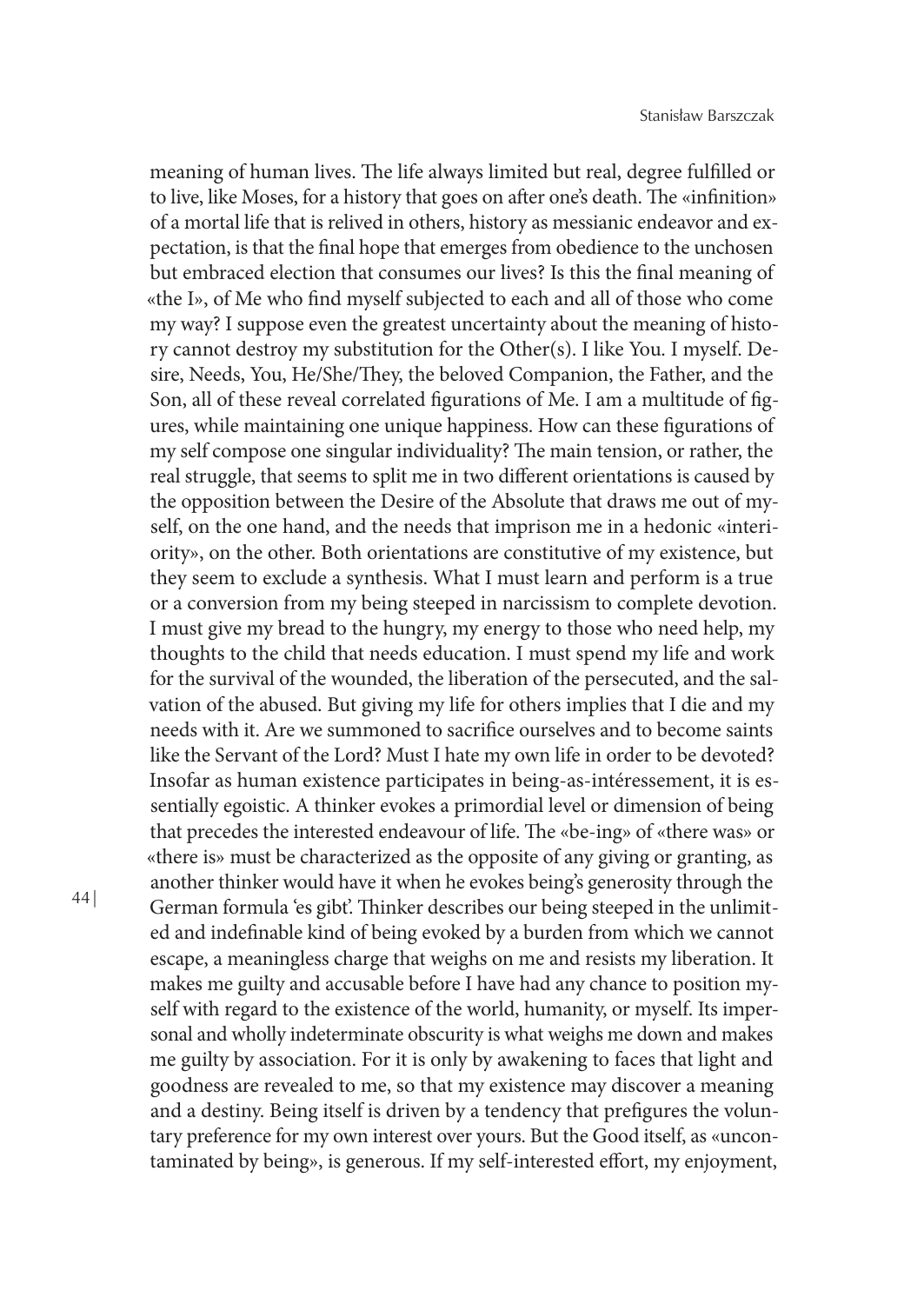as participation in the all-encompassing intéressement of being, constituted my happiness, I would never be able to be completely dedicated to the Other, completely «yours». Not only would I then never be able to perform the infinite task of serving you, but I must then continually «expiate» the self-preference that I cannot stop performing. If I cannot put an end to my self-enjoyment, because I am imprisoned in my egoism, I am and remain necessarily guilty and stand rightly «accused» of not taking my being-for-you seriously enough. My guilt is aggravated if my obligations do not only signify my responsibility for your well-being, but also, more radically, my incessant substitution for you. As such, I am guilty of your guilt and responsible for your responsibility, liable for your misdeeds and the entirety of your life, like «the servant of the Lord».

# **My life is meaningful**

I am responsible for you, so I cannot and should not take away your liberty, does not mean that my life can replace the entirety of your life, because this would erase your freedom and your own responsibility. Nor can I burden you with the entirety of my words, deeds, and thoughts. My life is then not empty but meaningful. as I live for you, I realize what I am supposed to realize as being always already dedicated to you, even if the ensuing emptying exhausts me. If I die because I let you eat my bread, I cannot indulge in materiality of life and neglect the interestedness of my needs; but does the realization of an utterly dedicated – and thus meaningful – life exclude all kinds of joy, contentment, delight, or jubilation? No! Even suffering can be undergone without destroying the experience of a certain joy that accompanies devotion. It is often necessary to accept pain, suffering, and death for you. A different point of view on your and my survival can arise from scarcity. But always «I am happy about your success.» «I enjoy our conversation and your enjoying it». «I intensely desire that your best desires be fulfilled, even if it costs me a lot». «I am happy because you are happy and I would not be happy if you were not». However, if it is possible to show that my service and responsibility for your true interest does not exclude but includes the realization of my own life's true interest, then my being-for-you does not destroy, but, on the contrary, fosters the main task of my life and the fulfillment of my destiny. This would not exempt me from sacrificing certain kinds of interest, not even from suffering and dying in your place, but it would integrate these sacrifices into the decisive meaning of my own life as much as yours. Now a thinker says: I am respectable. If I with you am responsible not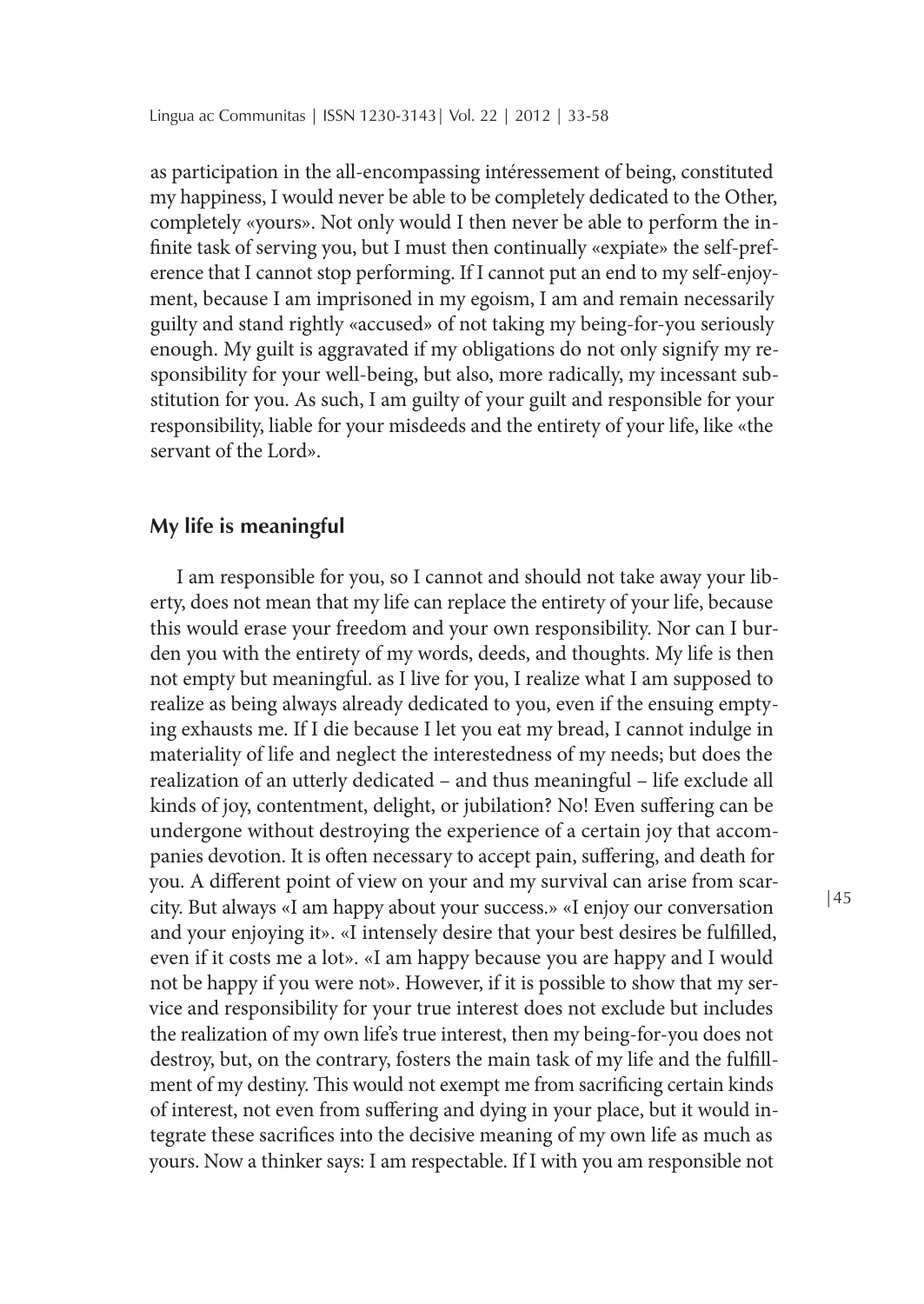only for your corporeal well-being, but also for the orientation and quality of your entire life, this presupposes in me the necessary conditions for such a huge task: benevolence, freedom of action, some wisdom about human destiny, a certain degree of prudence, acquaintance with a good tradition, and so on. In the love of neighbor, conatus seems to disappear, for to love a neighbor is "always put in question … power."29 But this love which goes to the substitution, sacrifice, he does not hire the Other par excellence? Is there not here as a movement of the immanentisation of transcendence itself? Yet Lévinas speaks a "word of God" which "must precede the revelation in positive religions."30 Confusion, again: what is it, this word of God? "Commandment incredible", or "proclamation of a right"? Revelation, or affirmation of a natural privilege? I'm certainly still second, but it is no longer present on the mode of sonship, but on that of the "after-you"! Between the word of God and the creature (me): a man! Any move to this by the third party, by the intermediary. The law, in place of the father, my brother installs. But to accept responsibility for your life would be irresponsible if I cannot bear responsibility for myself. But how, through which experiences, do I discover my responsibility for my own life? How do I awaken to the respectability of my own, non-chosen but amazing and amazingly worthy existence? How do I become aware of the «height» of that in me, which orders me «to take good care of myself»? To follow my conscience presupposes that I discover what calls me through it. The substantial or «hypostatic» core of my life precedes my acceptance of the responsibility to which my given self trusts the unfolding of my possibilities. The conscientious realization of my own self is a service that I desire to perform in order to honor the conscience that targets me. On the elementary level of life, my happiness is confirmed and unfolded by an enjoyable transformation of the earth into my home, but the deepest, originary interest or Desire in me is the most disinterested, unselfish, and un-egoistic of all interests. Lévinas said: if we are not motivated by this «Desire of the Absolute,» neither my own, nor any other self could inspire any interest in the Good beyond being. Then I think being the result of any kind of cognition, the self's responsibility to the other who faces is immediate, originary, and irreducible.

Now, You looked at me, his (your) face pained. "Let's wait outside," I said. And luck was with us. Probably yet not an interesting life but only the tribulation is gaining on the cosmos. For this reason at last time it would be a great tribulation close to us. We need to invest new forum of collaboration behind a market and bureaucracy also. It is very important to use the sanctions for the

<sup>29</sup> E. Lévinas, *Alterity and Transcendence*, pp. 147-148.

<sup>30</sup> Ibidem, p. 135.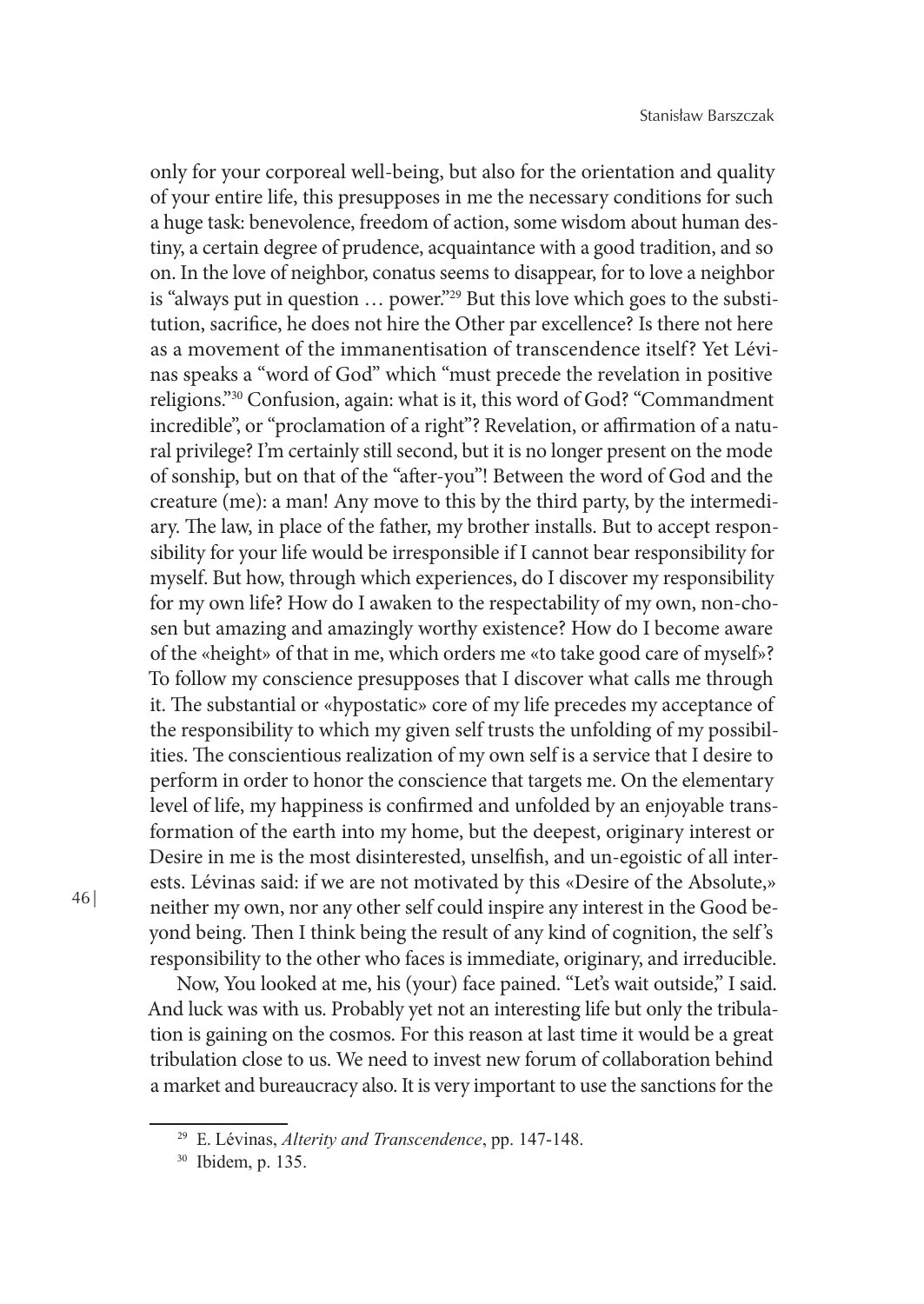irresolute people now It is a need of the reason now, of the political and economical actions for them, an using of your era of power. Once more the process of a responsibility for a power of a state and the church in a new millennium has begun. The church is on the boat of Peter always. But I am never able to see the other as she or he really is. The third impel you to think. So, it is necessary, one should, one ought to fight for every inch of Self's land, in my selfimposed exile for this a just cause. I'm only responsible for my own attitude; and I have a duty to other people not to lay a downer on them. That's my own choice, I picked that duty up, nobody laid it on me, I chose it for myself – that is that I don't want to lay something on somebody else. We have a choice to pick out "duties." But I'm "responsible" for me. You can't drink a glass of water for me. You can't eat a sandwich for me. You could cook a beautiful steak and put it in front of me, but you can't eat it for me, is that correct? And you can't go to the bathroom for me. So I'm "responsible" for all that. I'm responsible for how I feel. You can't think for me. You can't act for me – you can't do any of those things. Now, we pick up duties for other people. That's a free choice. I did it or I did not. I can also lay the "duties" down. Again, it's a free choice, ok? And I don't choose to keep some "duty" for eternity, that's my own choice. And I was responsible for accepting the duty, nobody laid it on me. I did that on my own. "Duty" and "responsibility" are two different things. Duty is what you would have for whoever you want to do it, your mother, your friends, or both, a job, Life whatever you wanted to. But you can pick it up and lay it down. Responsible is what you are for yourself whether you like it or not. There is an ethics in which responsibility is seen to precede freedom has been based on an exercise of any violence. A tribulation of the world may be overcome by a dressing of my own's wound. So, I am called by your face and you are called by mine, I suppose by our lit up and young eyes more and more. I am concerned about my own destiny because I experience it from within as an awesomely lovable burden, whereas I experience your destiny as the call that liberates me from being imprisoned in endless self-reflection. My caring for you also takes care of my own true self because it promotes me as if I were another Other. For this reason I must honor and love the Self in me as much as You, because You and I meet in the trace of the Good, which has made us responsible keepers of one anOther.<sup>31</sup>

|47

<sup>&</sup>lt;sup>31</sup> Cfr. Adriaan Theodoor Peperzak and Emmanuel Levinas, *To the Other: An Introduction to the Philosophy of Emmanuel Levinas*, Purdue University Series in the History of Philosoph*y*, 2005; Adriaan Theodoor Peperzak, *Beyond: The Philosophy of Emmanuel Levinas (SPEP)*, 1997; Adriaan Theodoor Peperzak, *Ethics as First Philosophy: The Significance of Emmanuel Levinas for Philosophy*, *Literature and Religion*, 1995.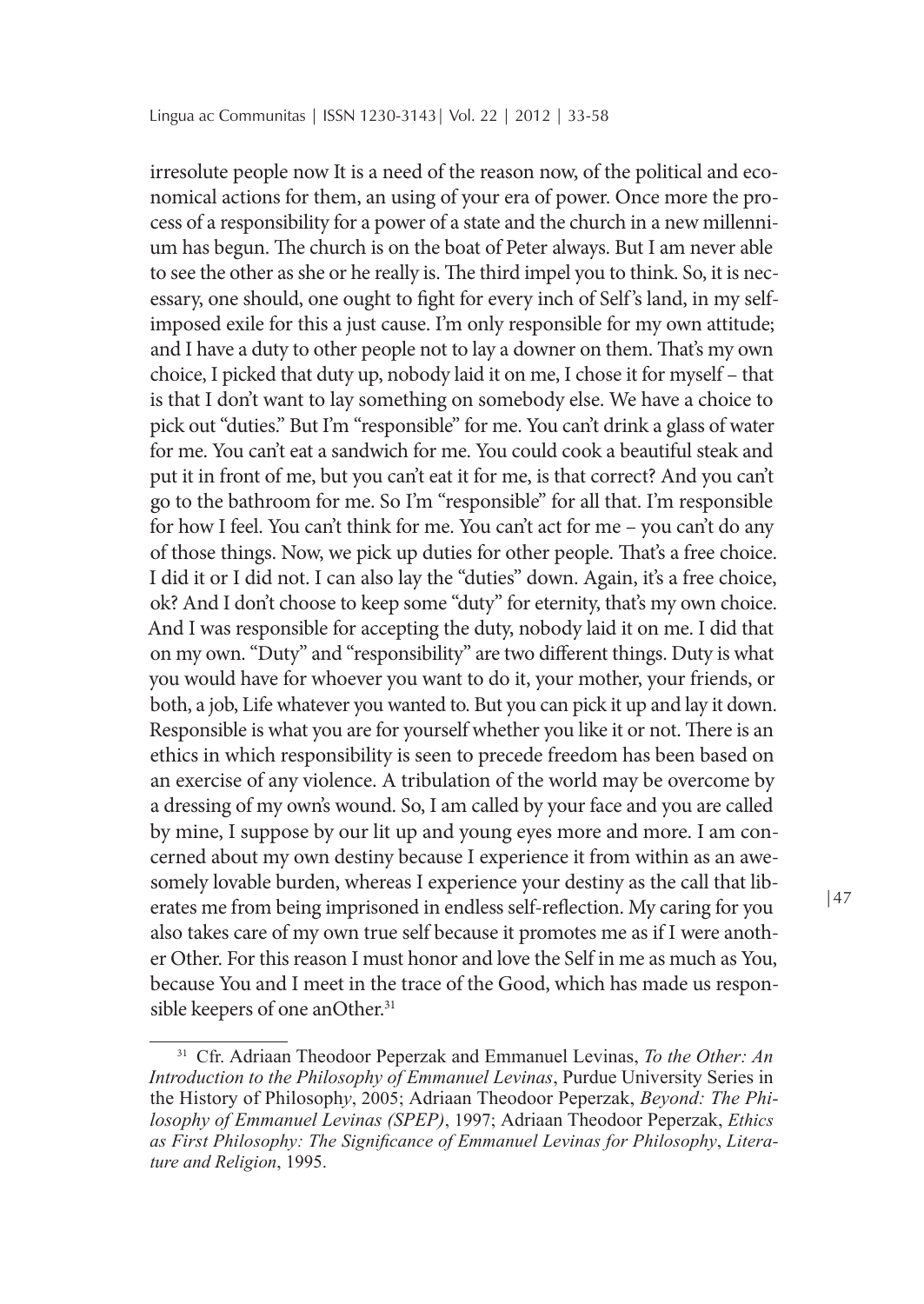The other is the same as self … So, like masters of the height (or depth), speaking in his uniqueness. The other man in this relationship is beyond any knowledge He remains absolutely in its otherness The other has to bear as an equal among equals The thinkers described the ontological determination of this I, they also described that on the interpersonal level as a "way from the others to myself." "The Other is also the face and appearance, the defendant and self. Even if you've seen the end in Auschwitz, the death of ethics, that is no reason, ethics regarded as dead. I still believe in ethics. The crisis of ethics is no reason not to conduct yourself in accordance with ethical. A thinker writes: What we are talking about, namely education, civilization, culture, scientific and aesthetic there is a garment spirit of the nation. Why its so different colors we see in this or that time, the other in the east, the other in the north, the west and the south? Naturally, since each people, strange in the old ages, another had a different imagination and poetic inspiration, even the memory of another past time, another reason in philosophy, at the end of another method, or procedures to improve the science and skills. Know but yourself is to have the ground beneath himself, and shot inside, Maurycy Mochnacki, a writer of Poland said. Then "the people have always lived on hope alone." So, "not quite here, but yet at hand" A thinker said: The Lord did not created religion, but the world. Then since it is suffering, God by all possible means writes itself. The bible says: At the end of the world would be the great tribulation. Now for that reason we may ask: what is suffering? The most fundamental in me is coming uppermost, and the transient, the sensational, is dispersing. For it can't adversely influence what is essential to me. That's why my work is now more powerful and less arbitrary, as if seen by another person, and illuminated from outside. In the midst of the confusions of nature one person trusting eternally in another, and making himself and the other secure through faith. All that's left now is purely poetic work, putting more life into individual places, as I've made so sure of the fundamental mood and dimension of expression that it won't leave me groping around in uncertainty any more. So I used to be too subjective, and I was always tempted to find my inner self in the exterior and dissipate my imagination on other people and on life. The great theologian Hans Küng in an interview said: I estimate that what convincingly in Jesus inside were overcome, what occurred, survived was that he was imposing God's will the specific direction in understanding the intention, in the mood, a sense of meaning, the sense of (full) pleasure (and inclinations), at such and such way of thinking, in this sense that the will of God is truly holy man, and (that) the man also important is as injunctions, but it remains true, and that the Sabbath, for example, is the human will, and that it is more important-that it depends more on the more-which includes a single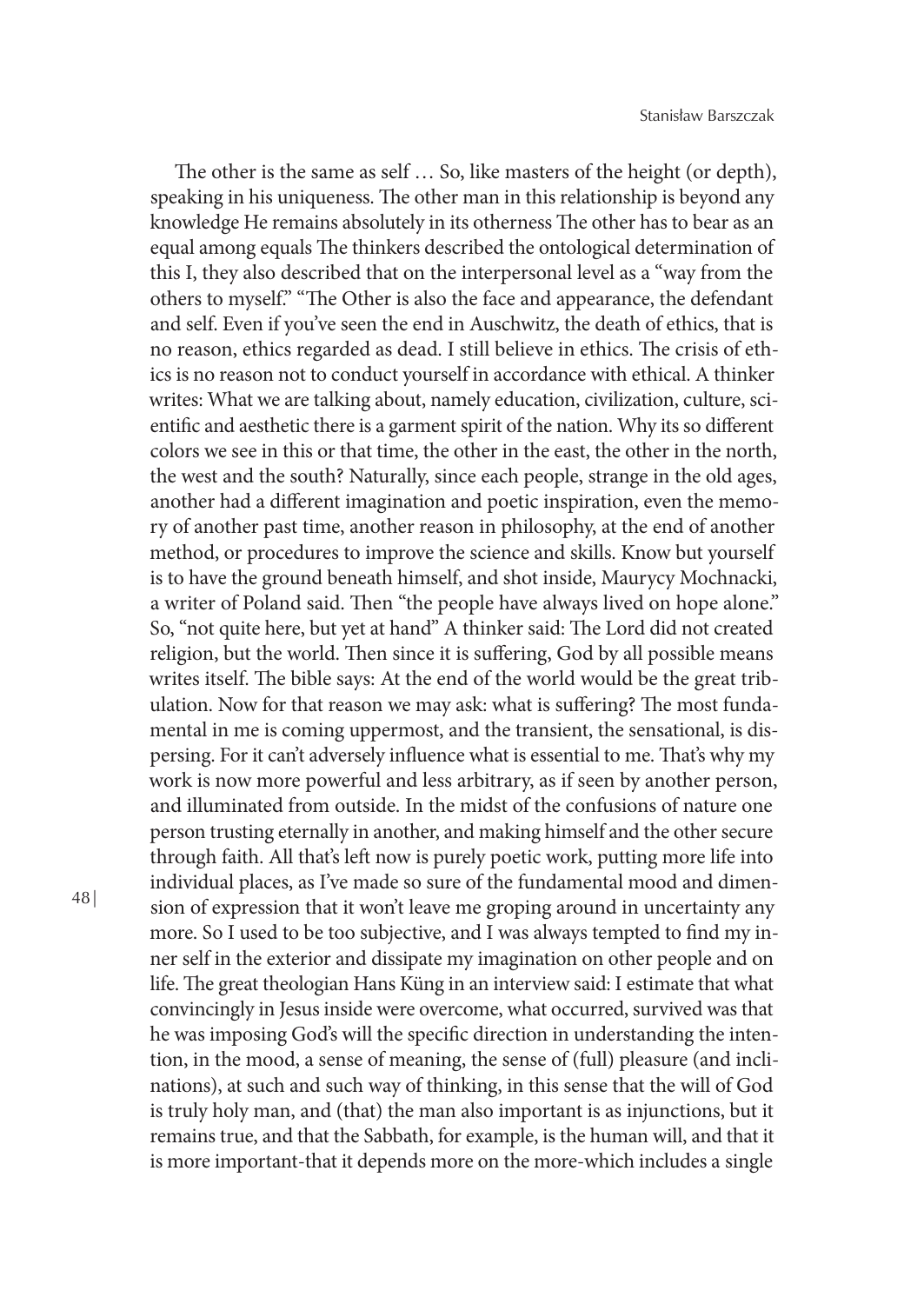man does, as that what believes. Goes also to all the many (powerful) things that we know of Jesus, which we learned from him, which we initiated, we remember. We are able to do it, for which we are grateful to him. But in principle this was the so-called, that it is not the knowledge, skills, which leaves us that with us end, peel, and relaxes. Not We should keep it very well in practice: and also by the leadership of the Church should finally once in this way (it) be done. As for the statue of Jesus, it should also be every man for her himself a little care, it should disturb him. I do not want this in a few seconds further developed. To an actual, detailed explanation is not to say we have this conversation almost no pop-up time, time present and so there was no time. Theologian continued in the same interview: I is (something) recognized as legitimate, and it will do. But now trying to convince people. These are the things for which intercede, which I designate as, describe because of the 'global ethos' (*Weltethos*) Here the problem arises because the question of sentence, opinions, otherwise (very different) sound, etc. For this (to investigate these cases) is required not only political will but also an ethical will, to be able to talk about it. I am of the opinion that it is-what-I said here a very, very basic need some confidence. Well, precisely because (a) all there is deep respect, esteem (*Ehrfurcht*) with respect to life, you see not kill, "you should not kill".32

This paper, there is the outcome of several years research supported by a tiring and exhausting work. So, we have this idea that we are supposed to be responsible and have responsibility within us. And I question myself if I really know what responsible is. So far I've been taught that responsibility is when someone does something for you or gives you something or vise versa, and when you don't give them what they want or don't give … then Responsibility is questioned. For me the responsibility is as while on the way of Love. I chose the responsibility. And what's more I'm serious connate with the ethical now. For I'm not in power I've begun to hold in great respect a individual contribute, state's contribute also to happiness of mankind and glory of a Lord God. I'm of the opinion that there is caring of today. Namely a calling to be in own profession. For example the people want to be representative themselves on the television and have satisfaction also. So I never cite other philosophers as yours. I bear for the person before me an infinite responsibility which is regularly betrayed for the sake of justice in responsibility for other people, too. The deeper question is how the court can be founded on this betrayal, and how institutions in general can work for the sake of justice through the use of violence. Looked at in this light, these ideals are not

<sup>32</sup> Cfr. Hans Küng, *Why I Am Still a Christian*, 2006; H. Küng, *My Struggle for Freedom: Memoirs* (2003), New York-London.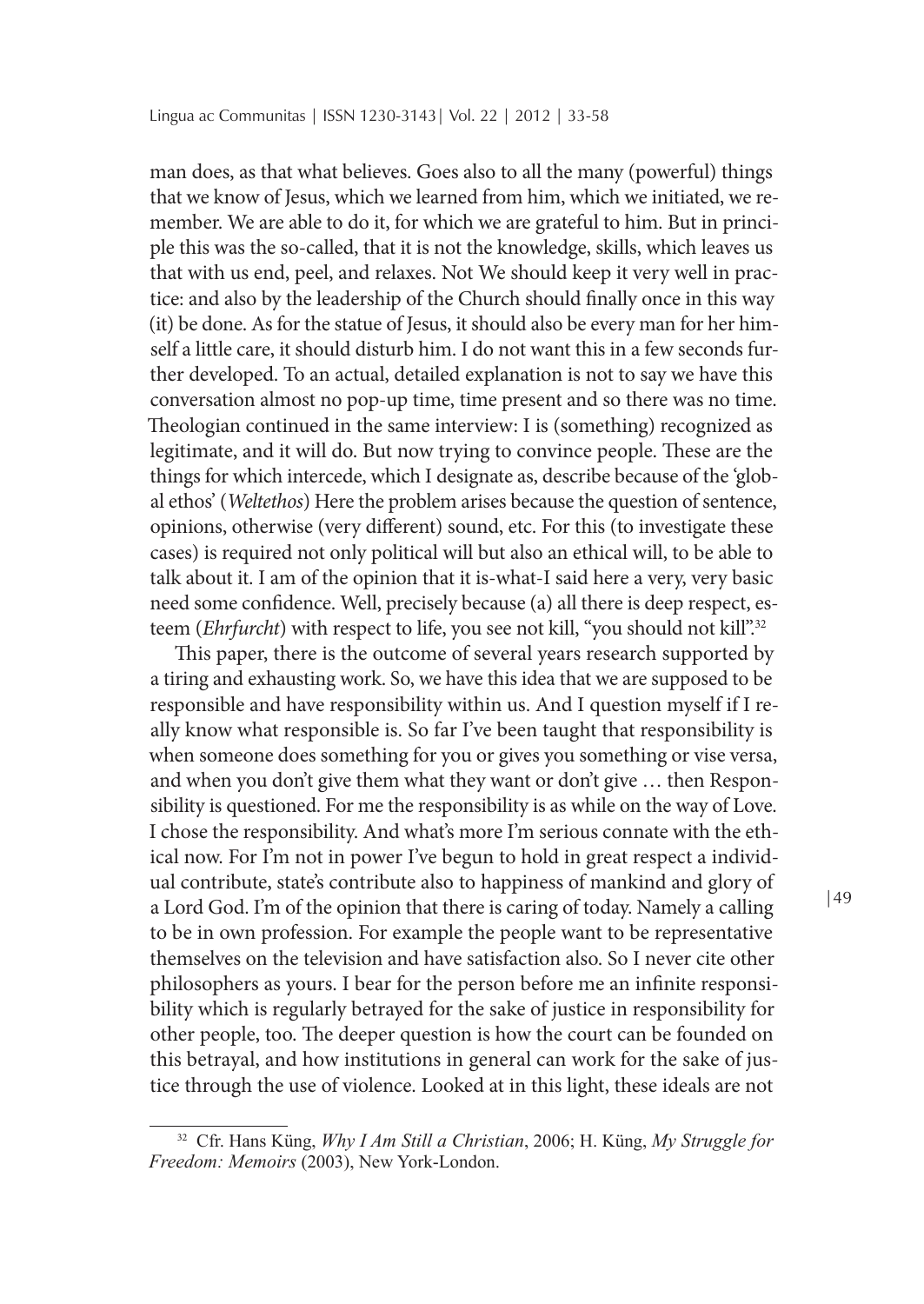merely renewed, but also radically deepened. Instead of being a declaration of individual freedom, they must now be read as a recognition of responsibility for every other human, a responsibility limited only by the finite nature of one's individual assets. So, without an account of the problem of subjectivity, it is impossible to construct any adequate and satisfactory theory of consciousness. On the other hand although the thinkers of contemporary argue that justice must be globalized … But there is life of yours. A poet says: You dropped your whispers: We are never going to die, you fool! T he essence of our soul most pure will speak to you. No more the flesh but still providing ecstasy. We bards forever never do depart. But why's your picture withered now? Why does your face look pale and grey? There's sorrow in your tone. And slowly, oh so slowly all your words will fade. "We grieve about our art. It's nothing but a shadow. We've touched upon the essence but still we grope the dark. Go on ahead, you brave man! Search further, further still. Lead us down the hall where Stillness rules. That finally our voice may rest. And you may rest upon the Timeless. Voices of time once golden! May Stillness be your arts transcendence. Find out the longing of your youth. Make ignorance look pale. Do not betray the fresh desires of spring. That autumn yield abundant happiness. And fertile be the soil of winter. Somehow life needs otherness also. I come to you ´from above´, he ´descends on me´, like God spoke from the heights of mount Sinai to his people. My own self is always the exception (E. Levinas) I may try to picture the other as a self too, but I never succeed in doing so. The self of the other always remains enigmatic, escaping all objectification of consciousness. I am never able to see the other as she or he really is. This makes my small, relatively familiar `I` the exception in a world of silent, hidden and mysterious selves. But it is the most fundamental difference between us and Lévinas is the axiom of mine that the otherness of the other is just an illusion. At a fundamental level I and the other are the same. We have the same divine 'substantia'. We all share the same Self with a capital. When I look the other in the eye and when the other looks at me, we recognize ourselves in our eyes. We love and respect each other, because we are basically the same. This is not a metaphor meaning ´we are all in it together' or 'we are put up with each other', no, this is very literally so: my deepest `self´ is no different from your deepest `self´. Today we speak to ourselves happy new year. Now we look to the future and gather our hopes for that. As you know that the North Pole is not where it was two weeks ago and the length of our days is different from what it was in the past, not by much, but the whole planet changed. Looking back can be difficult, and it helps me to remember that, even though we speak of the celebrating of days and holidays, nothing is very ancient right now. We live in a very fresh new world.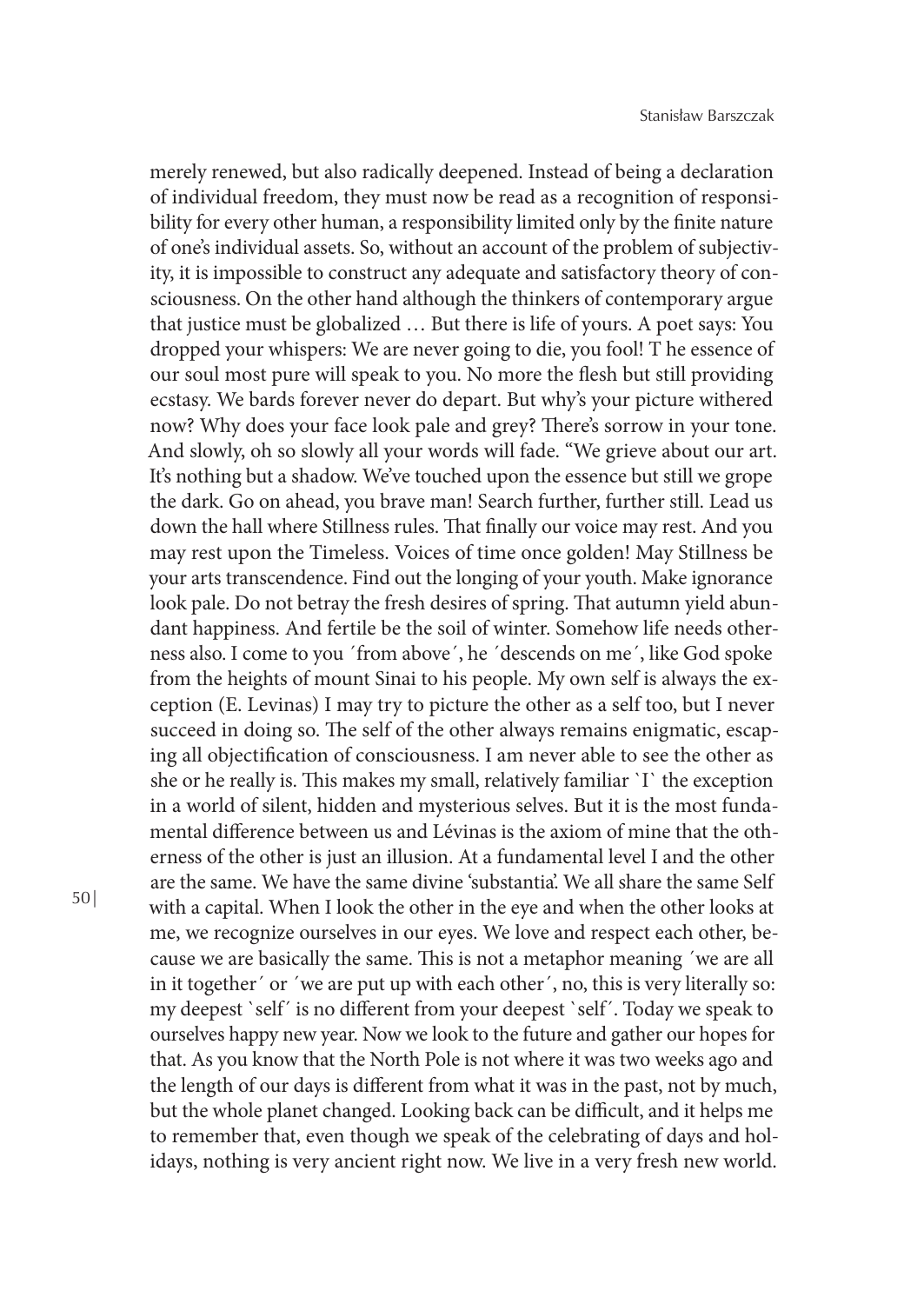And we have a long, long way to go. As a human family we have a long way to go to become fully responsible for each other.

## **The problem of the isolation of individuals from communities**

One of the major themes of Faulkner's "Light in August" is the isolation of individuals from communities and from one another.<sup>33</sup> In the first four chapters of the novel, Faulkner presents four major characters, each of whom is separated from society in some important way. Lena Grove, though she relies cheerfully on the kindness of strangers, is morally isolated because of her illicit pregnancy and socially isolated because of her constant traveling. The sullen Joe Christmas is isolated because of his seemingly mixed racial heritage, which causes him to emphasize the differences between himself and those around him. Byron Bunch is, like Lena, morally isolated, though by his own choice; he makes no friends except Gail Hightower and works almost all the time because he is so afraid of how he might spend his time otherwise. Hightower himself is isolated as an outcast, rejected by society in his case because he failed in his appointed task as guardian of public standards, delivering incoherent sermons while his wife carried on obvious sexual affairs… Characters' interior states, with all their inconsistencies and unspoken motivations, overlap with the generalized voices of the community to create a dynamic and realistic portrait of individuals constantly asserting and renegotiating their places in the larger social order… Though the characters search for a sense of stability, belonging, and consistency, their inherently fractured natures consistently conspire to thwart these desires… In plumbing the depths that exist beneath people's words – the vulnerabilities, fears, and evasions that often do not register in articulated speech Faulkner portrays inherently inconsistent and self-contradictory nature of identity. People, he argues, in all their complexity, cannot be reduced to a simple summation or generalized description. What exist instead are warring impulses and an often wide gulf between private and public worlds… In telling the backstory of Joe Christmas, Faulkner continues to explore the notion of a fluid, unstable, indeterminate identity. Christmas is literally a man without a name… His unknown parentage and ambiguous racial heritage condemn him to a life as a shadow figure. He is a man who walks on the edges of society, just as he restlessly and silently wanders the streets of Jefferson, passing unnoticed through the black and white neighborhoods alike, a stranger to both realms and accepted fully

<sup>33</sup> William Faulkner, *Light in August*, Editor Noel Polk and Joseph Blotner, 1991.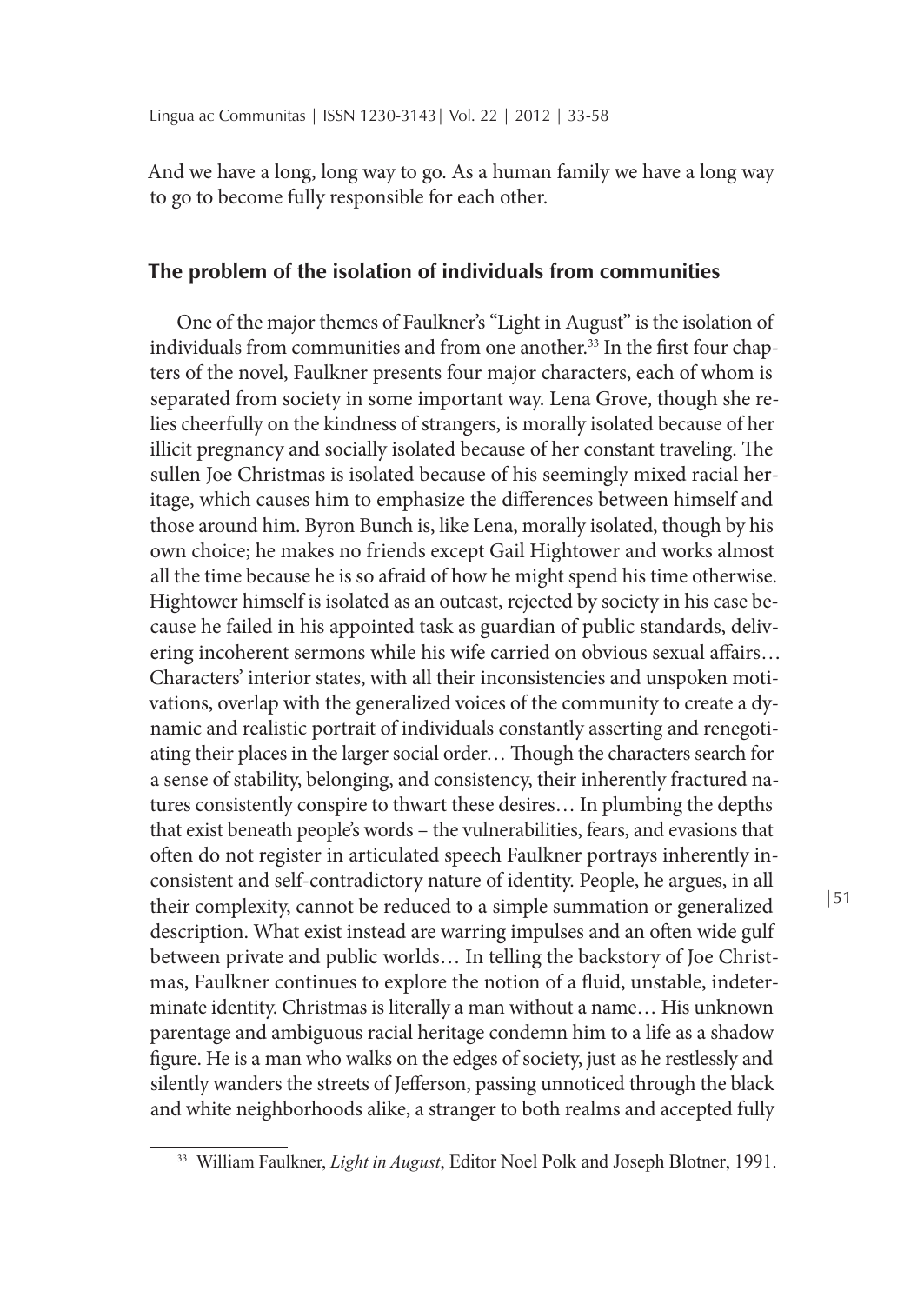by neither. At times mistaken for a foreigner, Christmas is variously tagged as being either white or black absolute distinctions that deny his essential nature as a biracial man, a person with roots in both worlds… Although Faulkner often shows us that competing interpretations and perspectives can reveal new truths, we see that they can also result in misunderstandings and pave the way for tragic events. When the five-year-old Christmas is caught behind a screen in the dietician's room, a black comedy of misinterpreted intentions and mistaken impressions ensues. Faulkner's authorial eye darts forward and backward in time, often presenting a scenario from one character's point of view and then revisiting the same incident from an alternate perspective… Nameless and mysterious figures the matron, the janitor, the dietician (revealed to be named Miss Atkins only at the episode's end) populate a classic setting of childhood deprivation and abuse: the orphanage. Ultimately, Faulkner's portrait of Joe's formative years serves to complicate the moral questions of his tale.

Throughout *Light in August*, Faulkner explores the importance of memory amid the various layers of consciousness and thought that contribute to an action, motivation, or story. This approach gives us a more dynamic and complex understanding of character, gesturing to the parts of an individual that words cannot access or elucidate. For all the thoughts, impulses, and articulation that help define a person, there is always an unspoken element, the haunting record of the past that can never be expunged. Amid this seeming confusion, memory emerges as a potent and supreme form of knowledge, or personal truth. For Joe Christmas, memory consists of a painful personal history, an autobiography told not in facts and events but in an ever-present and instinctively referenced record of humiliation, abuse, and shame. For Joe, memory is a burden that cannot be erased or escaped. With his own life and sense of self so emptied and devalued. Yet Faulkner does not seat his characters in a tidy world of moral absolutes, and we cannot label Joe's upbringing as the sole cause of his vagrancy and criminal activity. Joe himself also plays an active role in seeking his own demise and self-destruction…Her baby represents a hope and a boundless possibility that Joe was never able to fulfill…He slides further and further from his own existence, crossing over a threshold to embrace and embody his bestial associations. Hightower muses that, since being defrocked, he has slowly slipped out of conventional time and entered an existence of his own making. He believes that suffering is the lot of the wicked and good alike. He also believes that joy and pleasure are complicated gifts that most people do not know what to do with… Women form a curious, tangential presence in *Light in August*. The novel resides in a male-centered, male-dominated world, exploring masculine brutality and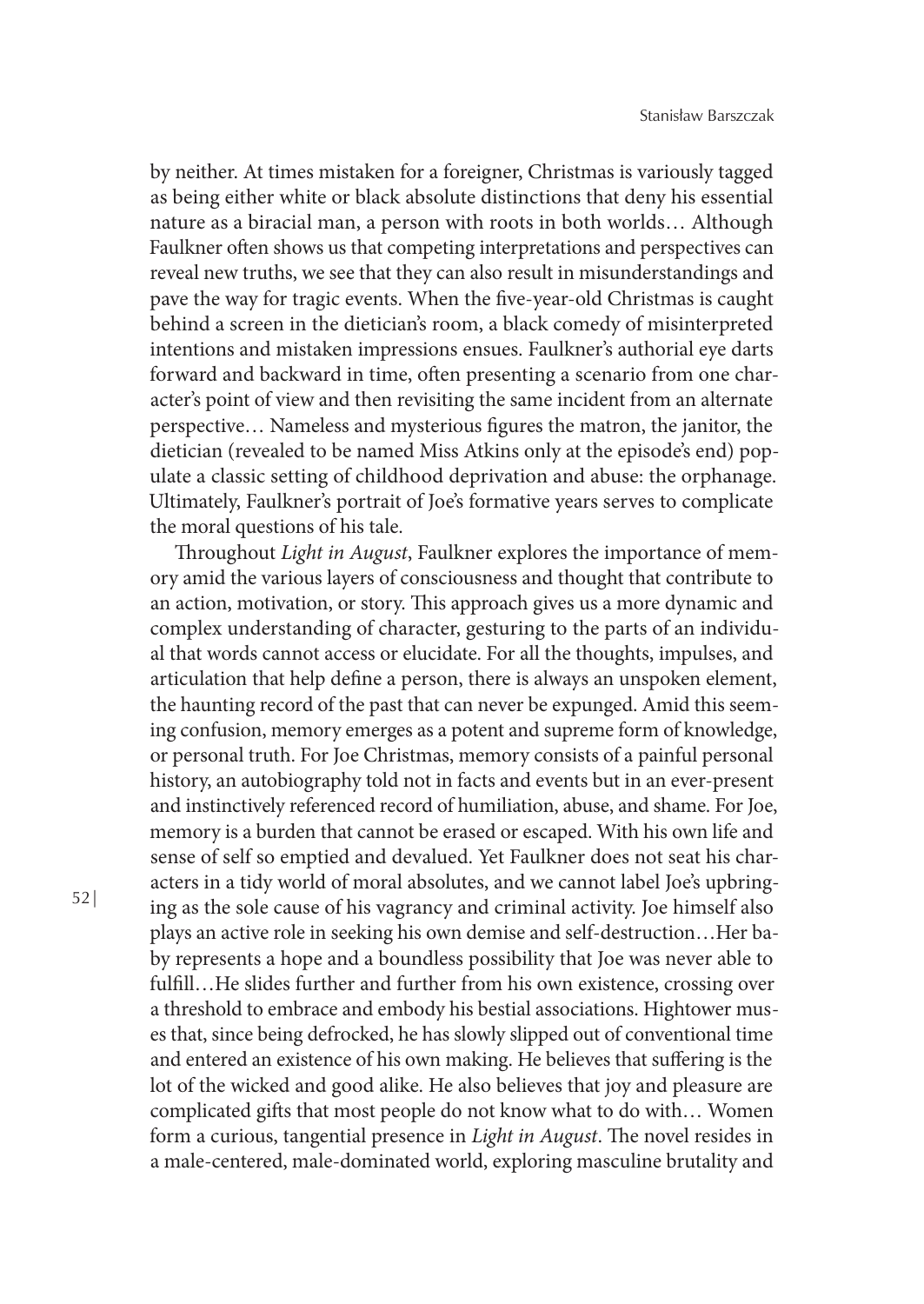the idea of the Byronic hero (named for the nineteenth-century English poet Lord Byron) – a brooding, restless, and flawed individual wounded by life's cruelties and slights. Women exist on the edges of this world, scapegoats for the frustrations and unrealized potential of the men in their lives, and often the victims of physical brutality… Surprisingly, Hightower, despite his isolation, emerges as the philosophical center of the novel – a humanist presence who rejects the rigid moral codes that confine Jefferson's residents. Hightower's static, abstract journey to self-knowledge and self-acceptance contrasts with the strivings of the other main characters, who either fail to attain insight or fail to act on it. Hightower, Lena, and Christmas all attempt to salvage their pride, turn from the harsh realities of the past, and infuse their lives with a newfound purpose. They all are damaged individuals whose reputations and senses of self have been compromised, both by their own actions and by social forces beyond their control. Hightower eventually makes peace with his life of internal struggle, stoically embracing his impending death, armed with the understanding that suffering is an unavoidable component of existence… Faulkner equates life with a game of chess, with its various strategies and attacks and missteps, all obscuring the fact that these individuals are ultimately moving toward a predetermined and inalterable conclusion. In the interim, the characters maintain the sustaining illusion that they are the masters of their own fate, when in fact they are actually pawns being manipulated by forces larger than themselves and beyond their control… Hightower was raised in the presence of these phantoms of the past, his father, mother, grandfather, and the slave woman his grandfather had owned until the war. Hightower entered the seminary and later married, intent on being given a church in Jefferson. It is because a fellow is more afraid of the trouble he might have than he ever is of the trouble he's already got… Memory believes before knowing remembers. Believes longer than recollects, longer than knowing even wonder… I had to do it already in the past tense; I had to do it. She said so herself… Perhaps he realized that he could not escape. Anyway, he stayed… "I mind how I said to you once that there is a price for being good the same as for being bad; a cost to pay… Maybe it takes longer to pay for being good than for being bad."

Can I be the prodigal son? I want to say something yet. "Once I was the only country. Oak there was so high and delicate violets. In it all became a dream." And it is embraced me completely in German, said to me in German, now you can see better (unfortunately, almost did not evaluate how well it sounded, how wonderfully it sounded), this phrase: "I love you madly", because this country the dream was … I still have the love of our mother's little storms, thunderstorms, scattered in the woods by the cataclysm of fallen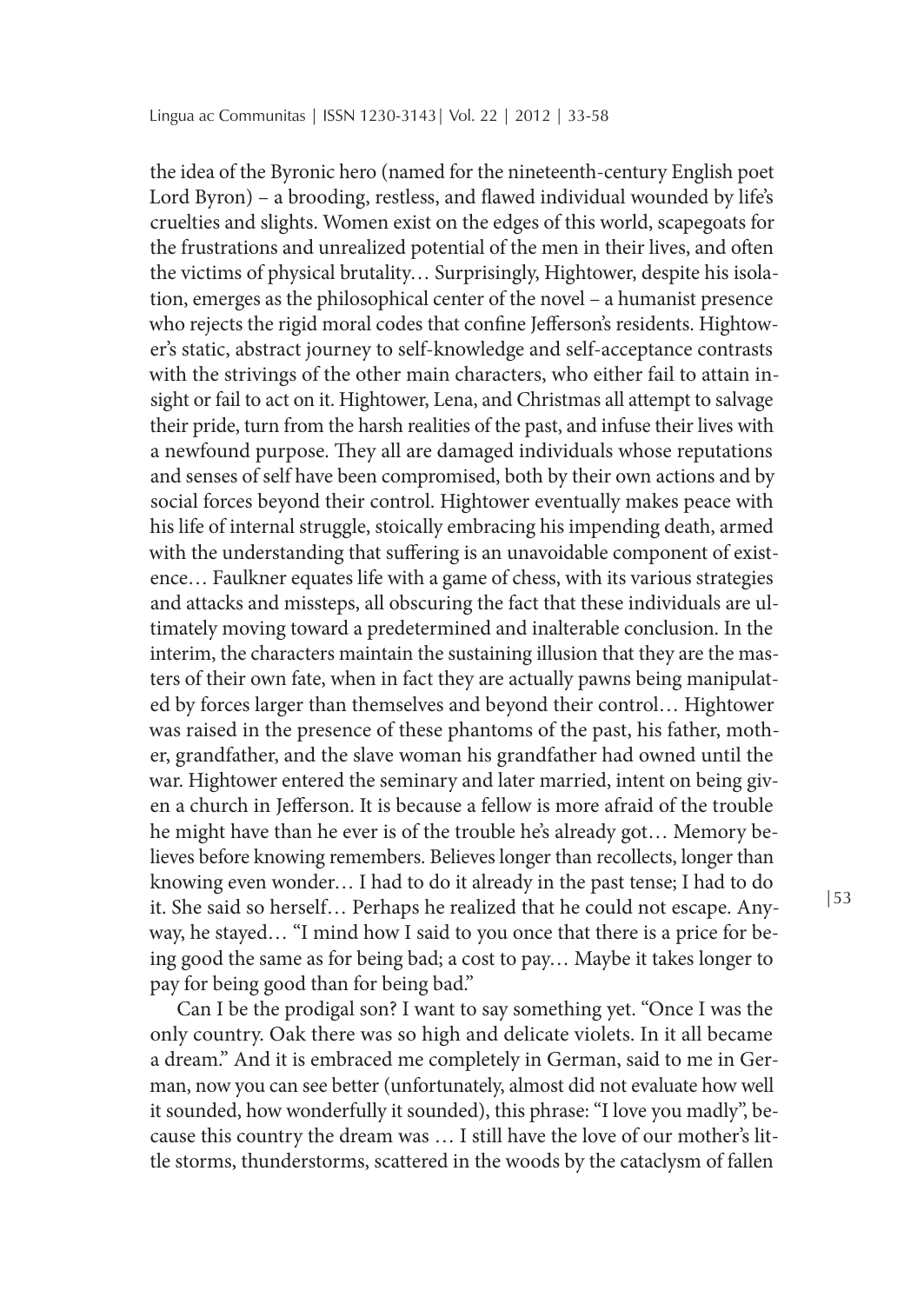trees … that's all. Already it getting used to normal … But what is the future of history? History has not stopped with Christ… Paul says that Christ's suffering is missing something … what? Of Our suffering! Because the suffering is no longer price, it is priceless, you cannot evaluate them, nor estimate. There is no improvement, it is only hope. We have none, to replace shortages of hope. Marta from the Gospel she must tackle the sense of its activity. There is a new parable of the child prodigal. Neighbor is the one who needs your help now. Good Samaritan from the Gospel, the man who had compassion (*hatte Mitleid*), was seized with pity (*il le vit et fut saisi de pitié*). Do this and you will live (*fais ainsi et tu auras la vie*). (We) are the presence of Christ among men, even if only through our offering, but as much by how we act … (We) have not only some excellent estimates and projections, although these are still present. Until 1800, the world needed a million years to the emergence of human to one billion people. Acceleration of civilization is astonishing, this is only after two hundred years, the year two thousand, we were already 6 bln. By 2050 it is expected that the world will be 20 percent of Muslims suffering … As each of us turns out to be priceless today already, hence it is the huge our hope. So is estimated to assess, for a better tomorrow we should take part in the vast resurrection of Christ, and not only in his death, it may be participation in the resurrection of Christ and not just his death. This finding may be that in the attention and listening peaceful and welcoming… Do you know what last summer has meant for me? Constant raptures over Emmanuel Lévinas and a whole series of spiritual delights which I've never experienced before. No student has ever studied so much on his course, and learned so much, as I have this last summer. Earlier I have spent many time in an emotion and an enthusiasm. Now I want to give these gifts to the people away. I want to bestow on them my deepest 'self ' and pray that each man would find employment based on a natural and a rational joy. We may be in own profession. There is precisely today responsibility of mine.

However, it seems that there is still a responsibility only for holiday. Thirty-three years ago I read about the "Adventures" of Lord Jim on the Indian Ocean. Joseph Conrad's novel describes the sinking of the "Patna". The passengers are swimming on the ship to Mecca. Surprised is that it was no panic there. Jim, whom Marlow time after time called romantic, he was character, and dreamed of a great things at sea, he faced suddenly face to face -before the expected disaster of "Patna" – with the absurd situation, that is very closed on any of his actions. Jim cannot save of the ship, or any of the passengers; he also cannot make a disaster of any sense while remaining on the Board. Staying there will be equal to escape because the one and the second possibility will constitute the proof of the helplessness, absolutely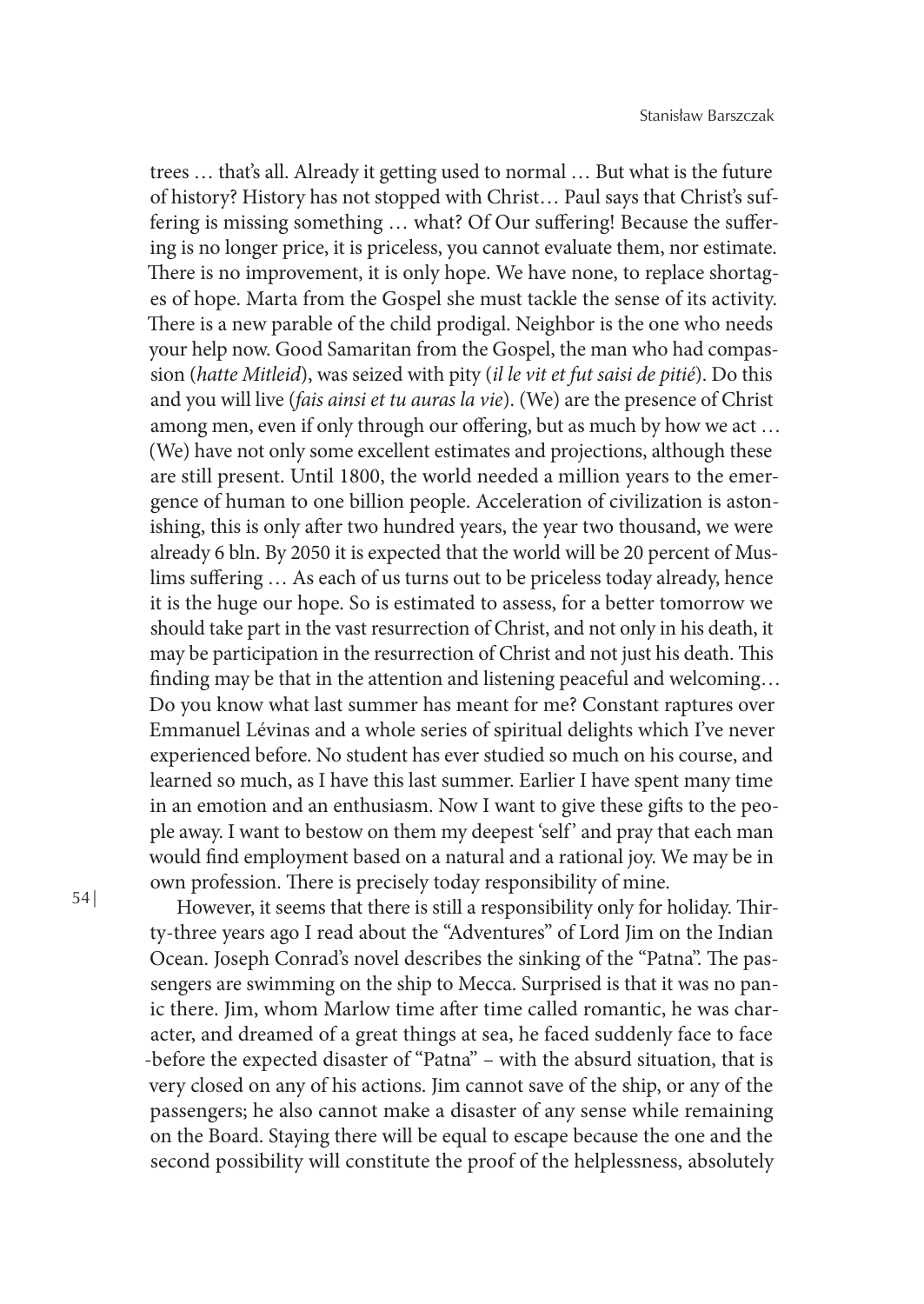silent and visible sign decoupling from reality, the hero is so far that he will be in some way to form one's situation. Jim finally exposed asking whether it is enough courage; not exposed to any question. The questions is not the same as there is no choice: there is only the sudden breaking of the illusion's veil, according to which man is master of his fate and itself. "'I had jumped...' He checked himself, averted his gaze.... 'It seems,' he added." (Lord Jim, chapter 9). Not he himself so much has done that what some instinct in itself has chosen for him. Atonement, which the Conrad's hero imposes himself, aims to fix ruptured vesicle image of himself on "Patna", as an entity having control over themselves and trustworthy people. Joseph Conrad commentators interpret Jim's elections differently if not very optimistic that this is the story of a poor decision and its consequences, but also clear statement about the possibility of overcoming the latter. Assume that there is a possibility of redemption of the fault, while for Conrad more important than "accusing" (in itself, questionable) was the tragic situation of the hero, that the final choice of death from the Doramin' hand the only strengthened this, creating further hardship, not defeated or overcame. The final irony of the Narrator is pertinent: "Not in the wildest days of his boyish visions could he have seen the alluring shape of such an extraordinary success! (Lord Jim, last chapter). However, it seems to us constantly, that "such an extraordinary success", is only an effect from the side, due to the lost trust, albeit it may not be any disappointed love of a woman.

### **Conclusion**

The philosopher Emmanuel Lévinas is best known within contemporary discourse for his renewal of the question of ethics. He asks us to think about experiences in our life which be lie the assumptions of "totality" – of the self as complete, as the origin of all knowledge and the justification for all morality. He then treats these aspects as instances which point towards a new way of thinking about what it means to be a human subject, which is not self-absorbed, but in which our responsibility to another comes before our self-interest. He began to think in the context and the wake of great trauma and violence. And his purpose is this: to explain it, and explain above all why the suffering of others matters to us. Only in a world of infinite responsibility would future oppression prove inconceivable. We can kill the other but in that very moment they escape their subjection once and for all and haunt our dreams forever… the duty of care just happens to you… Lévinas's work is concerned with the very opening of the question of ethical-the ground of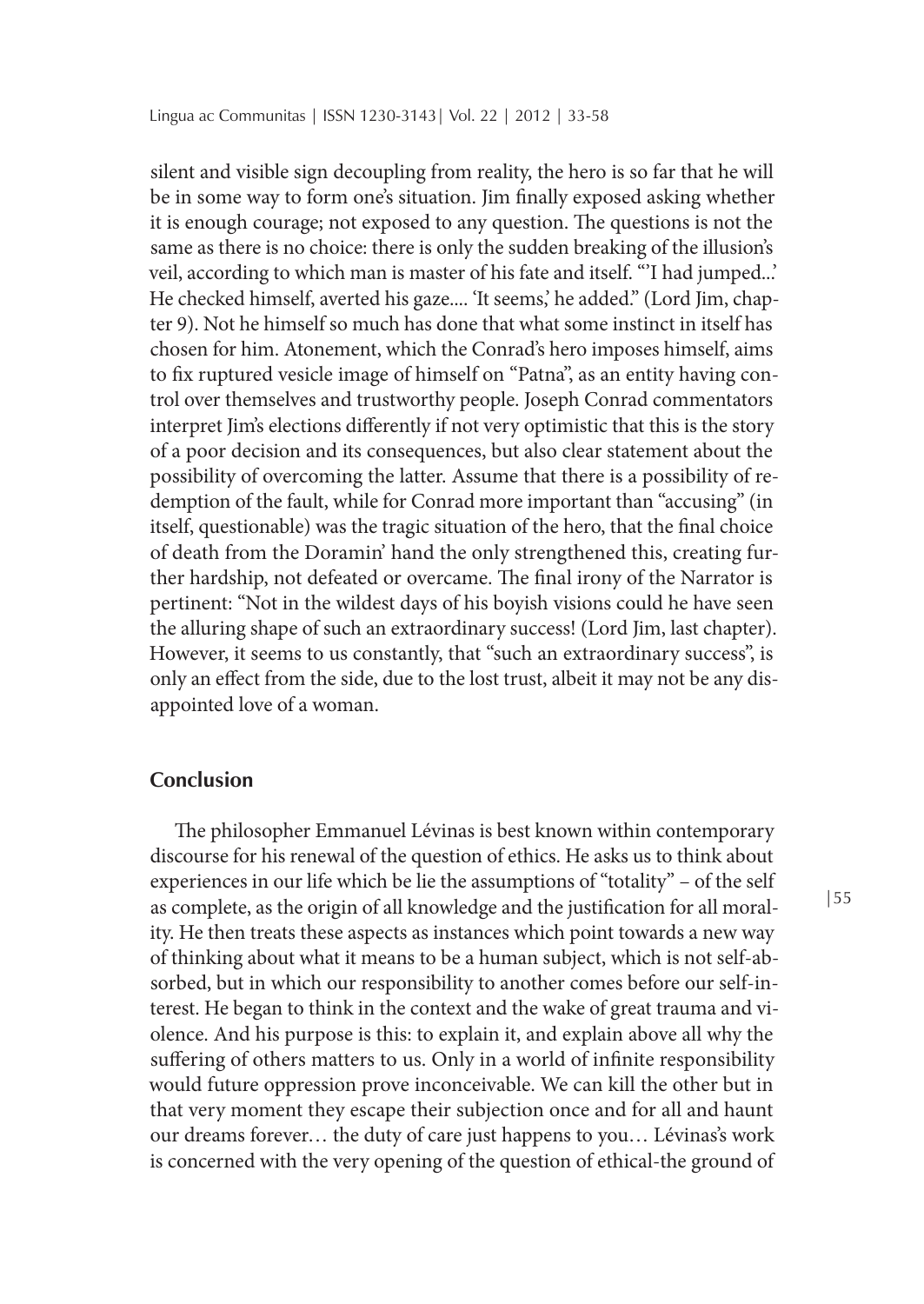its possibility and impossibility-prior to the production and elaboration of all moral codes. Lévinas describes ethics as an interruption of the self 's habitual complacency that occurs in the encounter with the face of the other. As he demonstrates in his main philosophical books, and in numerous important essays, consciousness in not reducible to a conciousness of being. Consciousness is radically put into question by the face. Rather than being the result of any kind of cognition, the self 's responsibility to the other who faces is immediate, originary, and irreducible. We do not and never have existed "in and for oneself". "Before the neighbour I am summoned and do not just appear; from the first I am answering an assignation." Moreover, it is neither the state nor contract that constitutes us, but rather this unique and primary responsibility to an other. It is the foundation of our consciousness, our society – and our selves… Already the stony core of my substance is dislodged. But the responsibility to which I am exposed … does not apprehend me as an interchangeable thing, for here no one can be substituted for me … Subjectivity is not one for myself; it is, one more time, initially for the other. To say: "here I am". To do something for an other. To give. It obliges me as someone unreplaceable and unique, someone chosen… This responsibility is not merely social and expedient but personal and ethical. It is directed not towards the preservation of autonomy, but instead towards the recognition of suffering. The combination of these two features provides us with a new way of conceiving of the justification of a system of private actions in tort law… Responsibility establishes both a sense of self and a sense of relationship, and it is these in turn which create the very possibility of agreement, and law, and justice. But Lévinas is not satisfied also with love as Eros, he wants to extend love to the stranger, to the Other as neighbour and fellow human, which is love without concupiscence. For the child is still a being of the Same and the Other, while love of the neighbour and fellow human is to accept the absolute alterity of the Other. Every Other is an unfathomable subjectivity which represents infinity. Ultimately peace is possible only if we can love the stranger as neighbour and fellow human. a person's decision is always an inevitable result of their genetic makeup combined with environmental influences. So if a person decides to commit a crime, this can always be explained as a result of past influences. Any individual who had the same genetic makeup and the same environmental influences would have decided exactly the same thing. This is because a person's decision is always completely caused by what happened in the past. The above results have several implications for our understanding of moral responsibility. First, not morally responsible – level of agreement was assessed to the following questions: in such a world it is impossible for a person to be fully morally responsible for their actions.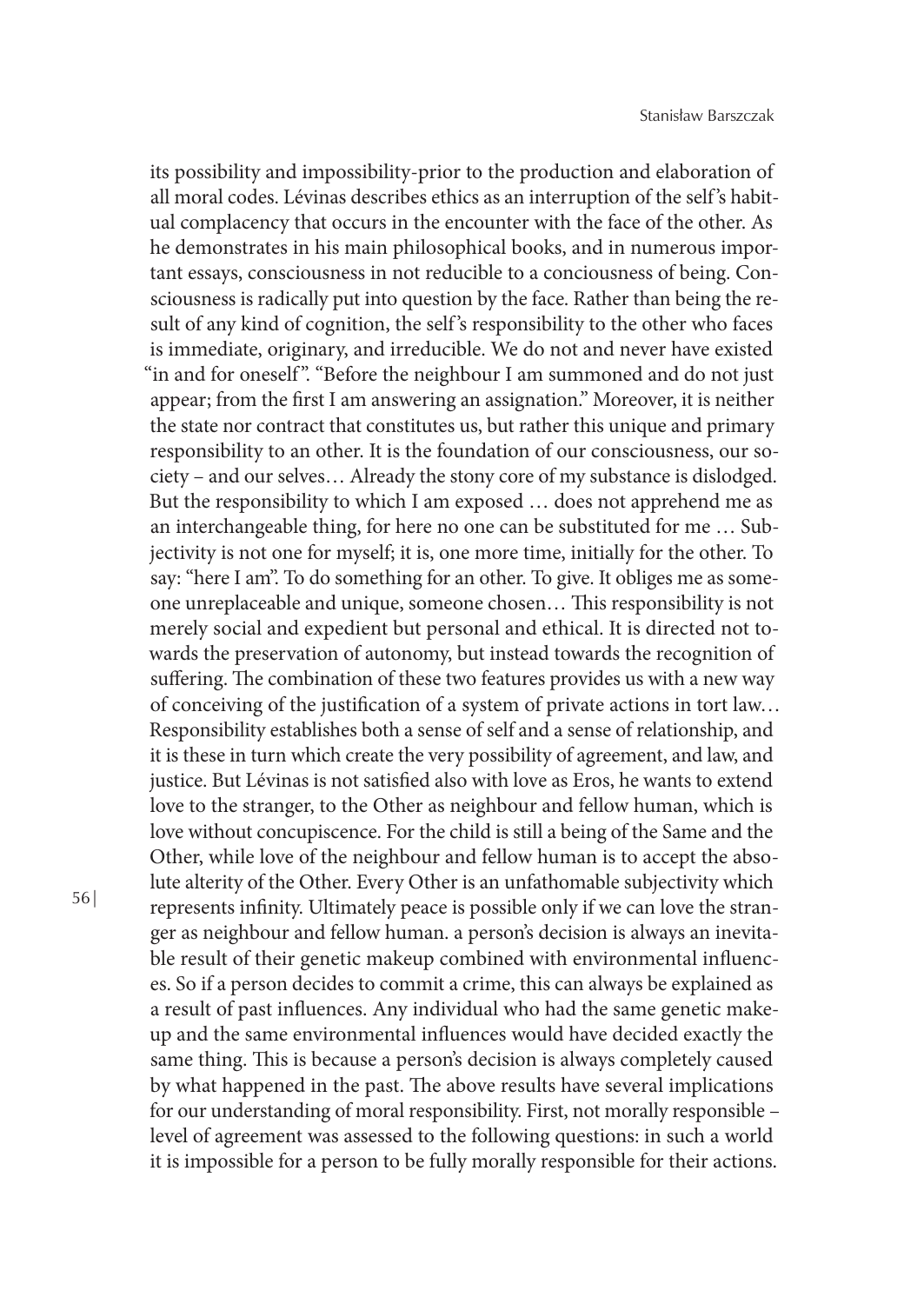Second, blameworthy – people should still be morally blamed for committing crimes; third, If these scientists are right, then it is impossible for people to make truly free choices-not free. As for responsibility, our results indicate that should neuroscience or philosophy lead the folk to come to think, correctly or mistakenly, that our minds are mechanistic and our choices are determined, our judgments about moral responsibility will remain largely intact. We should not be deterred from a scientific appreciation of the mind by fears of nihilism or social disintegration. So, we should give hospitality to the stranger, let them enjoy the rights we enjoy. We have to establish institutions to guarantee justice. For this purpose, we have to employ our knowledge and wisdom. But knowledge and wisdom at the service of love and not vice versa. So for Emmanuel Lévinas, love is prior to knowledge and wisdom. Though, you make love.

### **Bibliography**

- Derrida J., *Violence and Metaphysics. Essay on the thoughts of E. Levinas*, in: *Scripture Philosophy*, chose by B. Banasiak, Cracow 1992.
- Faulkner W., *Light in August*, Editor Noel Polk and Joseph Blotner, 1991.
- Küng H., *Why I Am Still a Christian*, by M.L. Asselin, 2006.
- Küng H., *My Struggle for Freedom: Memoirs*, New York-London 2003.
- Lévinas E., *Of God Who Comes to Mind*, Palo Alto 1982
- Lévinas E., *Totality and Infinity*, Pittsburgh 1969, hardcover.
- Lévinas E., *Ethique et infini. Dialogues avec Philippe Nemo*, Paris 1982,
- Lévinas E., *Alterity and Transcendence*, transl. by M.B. Smith, New York 1995.

Lévinas E., *Altérité et transcendance*, Saint-Clément 1995.

- Lévinas E., *Autrement qu'etre ou au-dela de l'essence*, The Hague 1974.
- Lévinas E., *Całość i nieskończoność: esej o zewnętrzności*, transl. by M. Kowalska, Warsaw 1998.
- Lévinas E., *Etyka i Nieskończony: rozmowy z Philippe Nemo*, transl. by B. Opole-Kokoszka, Cracow 1991.
- Lévinas E., *Des anderen Menschen Humanismus*, übers. von L. Wenzler, Hamburg 1989.
- Lévinas E., *Otherwise than Being, or Beyond Essence*, Pittsburgh 1974.
- Lévinas E., *Inaczej niż być lub ponad istotą*, transl. by P. Mrówczyński, Warsaw 2000.
- Lévinas E., *Jenseits des Seins oder anders als Sein geschieht*, übers. von T. Wiemer, Freiburg 1992.
- Lévinas E., *O Bogu, który nawiedza myśl*, transl. by M. Kowalska, Cracow 1994.
- Lévinas E., *Otherwise than being or beyond essence*, transl. by A. Lingis, The Hague 1981.